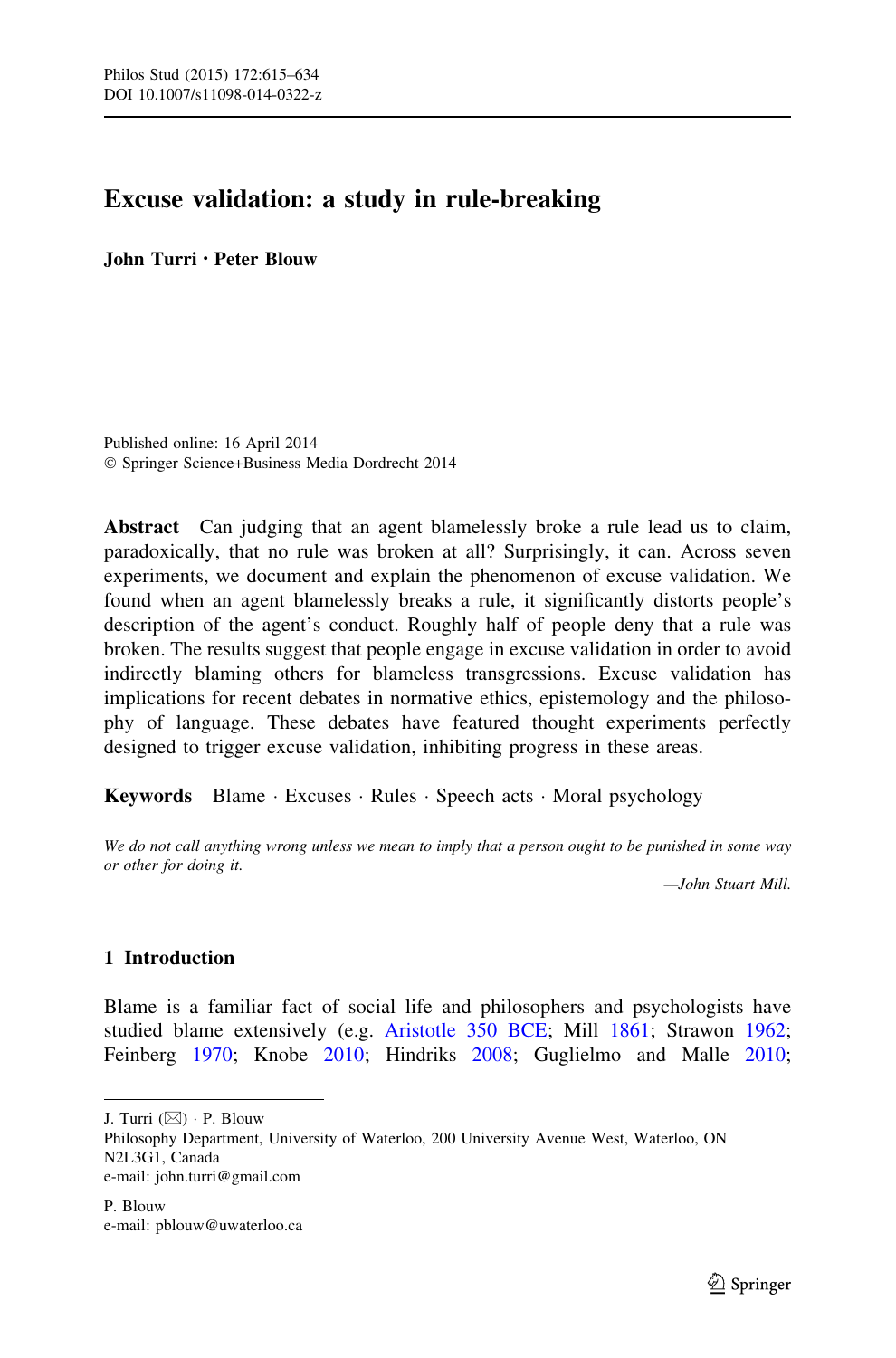Nadelhoffer [2006](#page-19-0); Cushman [2008](#page-18-0); Gray and Wegner [2011;](#page-18-0) Fast and Tiedens [2010;](#page-18-0) Pizarro et al. [2003;](#page-19-0) Inbar et al. [2012](#page-19-0); Edmondson [2004](#page-18-0)). One intriguing line of research by Mark Alicke and collaborators has shown that when we view someone negatively and want to blame them, we interpret facts in a way that justifies our negative reaction, a phenomenon known as blame validation (Alicke [1992,](#page-18-0) [2000,](#page-18-0) [2008;](#page-18-0) see also Alicke and Rose [2010](#page-18-0)). The motivation to blame can distort people's judgments about causal processes. For example, we are more likely to identify someone as the primary cause of an accident if he was on his way to hide a vial of cocaine from his parents than if we was on his way to hide their anniversary present from them (Alicke [1992,](#page-18-0) Study 1). This discovery was an important contribution to our understanding of the way we ordinarily evaluate agents and their conduct.

Common as blame is, we don't always blame people for bad outcomes and transgressions. Often times we excuse them (Austin [1956;](#page-18-0) Brandt [1969](#page-18-0); Mehlman and Snyder [1985;](#page-19-0) Snyder and Higgins [1988](#page-19-0); Tyler and Feldman [2007;](#page-19-0) Botterell [2009;](#page-18-0) Tetlock et al. [2010\)](#page-19-0). If people interpret facts so that it validates their desire to blame, then perhaps they also interpret facts so that it validates their desire to excuse. Is blame validation only half the story? Might people also engage in excuse validation too? That is, might people also interpret the facts so that it validates their desire to excuse?

If the answer is ''yes,'' then it complicates standard methodology in normative theorizing. Normative theorizing in philosophy relies heavily on considered judgments about cases (Goodman [1955;](#page-18-0) Rawls [1971;](#page-19-0) Daniels [1979](#page-18-0)). And there is a general preference for conservatism when choosing among theories (Harman [1986\)](#page-19-0). Other things being equal, we should prefer the theory that coheres better with our pretheoretical beliefs or with what we would ordinarily say; and we should prefer the theory that better ''saves the appearances.'' But if our judgments about cases, our pretheoretical beliefs, what we would ordinarily say, or the way things appear is infected by excuse validation, then this pollutes the well of evidence that we rely on when evaluating normative theories. In particular, it makes it harder to be confident that certain purported counterexamples to philosophical theories really are counterexamples.

For example, consider a consequentialist theory of moral rightness which says that an agent's action is morally wrong if he could easily have done something that promoted a significantly better outcome. A critic then produces a purported counterexample with this structure: an agent performs an action and has very good evidence that he could not easily have done something significantly better; but it turns out that, despite the evidence, such an option was available to him; yet no one wants to say that the agent's action is immoral (compare Kagan [1998,](#page-19-0) p. 64ff). So, the critic concludes, the consequentialist theory is probably wrong, due to this counterintuitive implication. But if we are prone to excuse validation when considering cases with this structure, then the critic incurs an additional burden: she faces the very real possibility that her intuition is actually a misleading response to the fact that the agent has engaged in *blameless* wrongdoing, rather than, contra consequentialist theory, no wrongdoing at all. In short, she should explain why the supposed counterintuitiveness isn't merely excuse validation in action.

Similarly, consider the recent debate in epistemology and the philosophy of language over the norm of assertion. Theorists have vigorously debated whether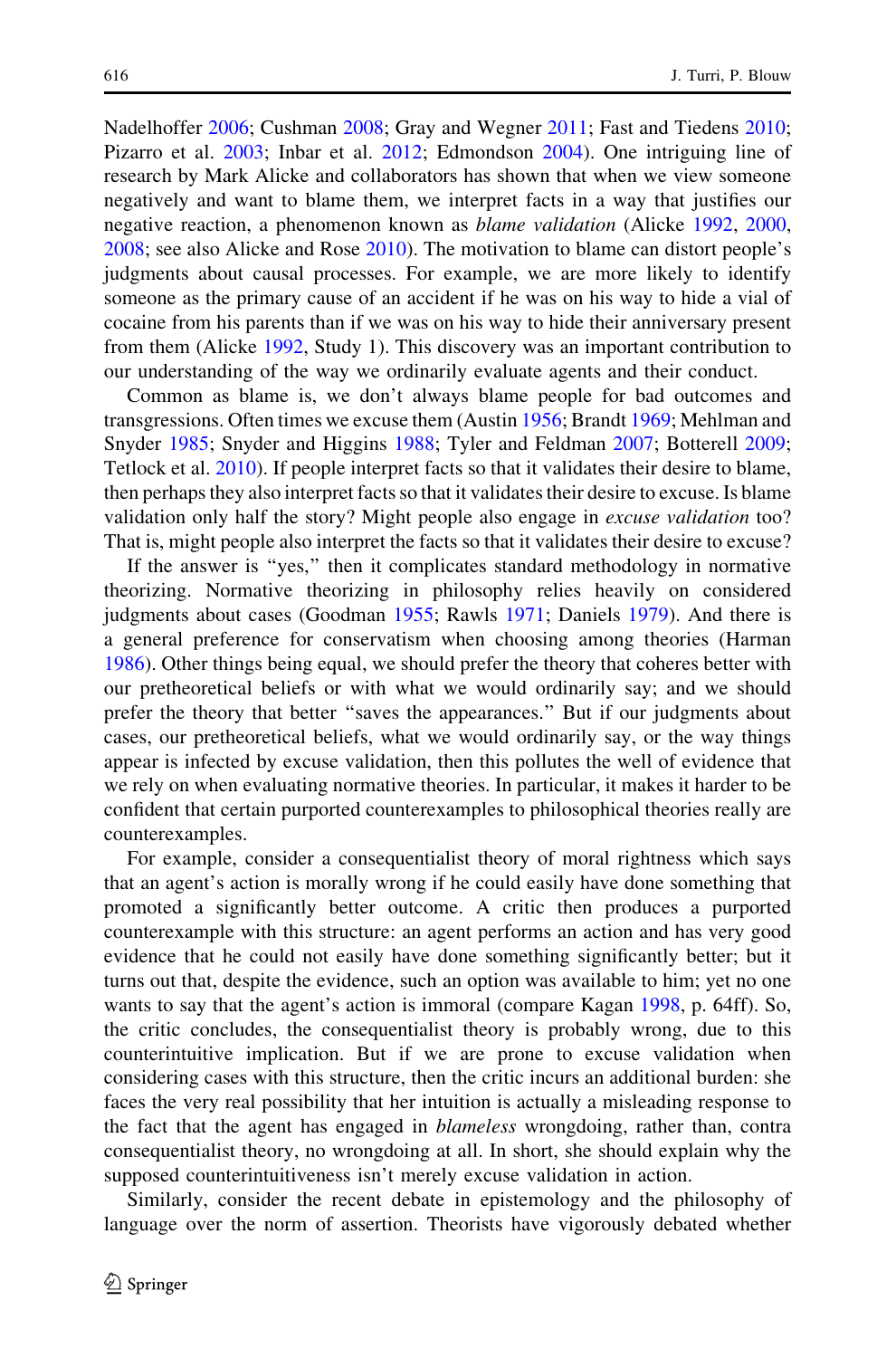assertion is governed by a factive norm or rule. A factive norm of assertion says that you should assert a proposition only if it is true. According to factive accounts, a false assertion breaks the rule and so should not be made (Unger [1975;](#page-19-0) Williamson [2000,](#page-19-0) chap. 11; Weiner [2005;](#page-19-0) Schaffer [2008;](#page-19-0) Turri [2010](#page-19-0), [2011](#page-19-0), [2013;](#page-19-0) Benton [2012;](#page-18-0) Buckwalter and Turri [2013\)](#page-18-0). Although there is considerable evidence in favor of a factive account, critics have strenuously objected to it (Douven [2006;](#page-18-0) Lackey [2007;](#page-19-0) Hill and Schechter [2007](#page-19-0); Kvanvig [2009\)](#page-19-0). Critics advance the following sort of argument: a speaker who makes a false but well justified assertion is not thereby blameworthy; so the speaker has probably not broken a rule of assertion; so assertion probably doesn't have a factive norm. The argument assumes that blamelessness is a defeasibly good indication that no rule has been broken. More generally, critics of factive accounts claim that it is just counterintuitive to say that a false but well justified assertion *breaks the rule* of assertion, or is incorrect qua assertion. But, again, if we are prone to excuse validation when considering cases of this sort, then there is a ready diagnosis of the critic's dissatisfaction: excuse validation, wherein blameless transgressions of the norm of assertion are mistaken for instances in which no transgression has occurred.

This suggests a recipe for how excuse validation is relevant to normative theory in general. Whenever a theory proposes that a certain form of activity is governed by a standard or rule R, a certain sort of case will seem tempting as a counterexample. The tempting case will have three features:

- An agent reasonably believes that he is following R; but
- he isn't actually following R, due to factors outside of his awareness or control; and
- many people find it counterintuitive to say that the agent is breaking the rule or acting incorrectly according to the rule.

Of course, some such cases might be genuine counterexamples. The present point is not that a tendency toward excuse validation automatically disqualifies such counterexamples. (As they say, just because you're paranoid doesn't mean they aren't out to get you.) Rather, the point is that excuse validation complicates the situation. Critics incur a burden to explain why the supposed counterintuitiveness isn't just excuse validation in action. Conversely, proponents of the theory inherit a tool that can be wielded to explain away the supposedly counterintuitive verdict.

It is thus a question of first importance to normative philosophical theorizing whether excuse validation is a robust human tendency. In light of recent developments in social psychology, in particular Alicke's work on blame validation noted above, we set out to answer this question. To test whether people engage in excuse validation, we conducted seven experiments that asked participants to evaluate cases involving transgressions. In Experiments 1 and 2, participants read a story about a blameless transgressor and were then asked whether the protagonist had acted incorrectly or broken the rules. In Experiment 3, participants read a similar story that lacked clear exculpatory information. In Experiments 4 and 5, participants again read a story about a blameless transgressor, but this time they were provided with more discriminating options for characterizing the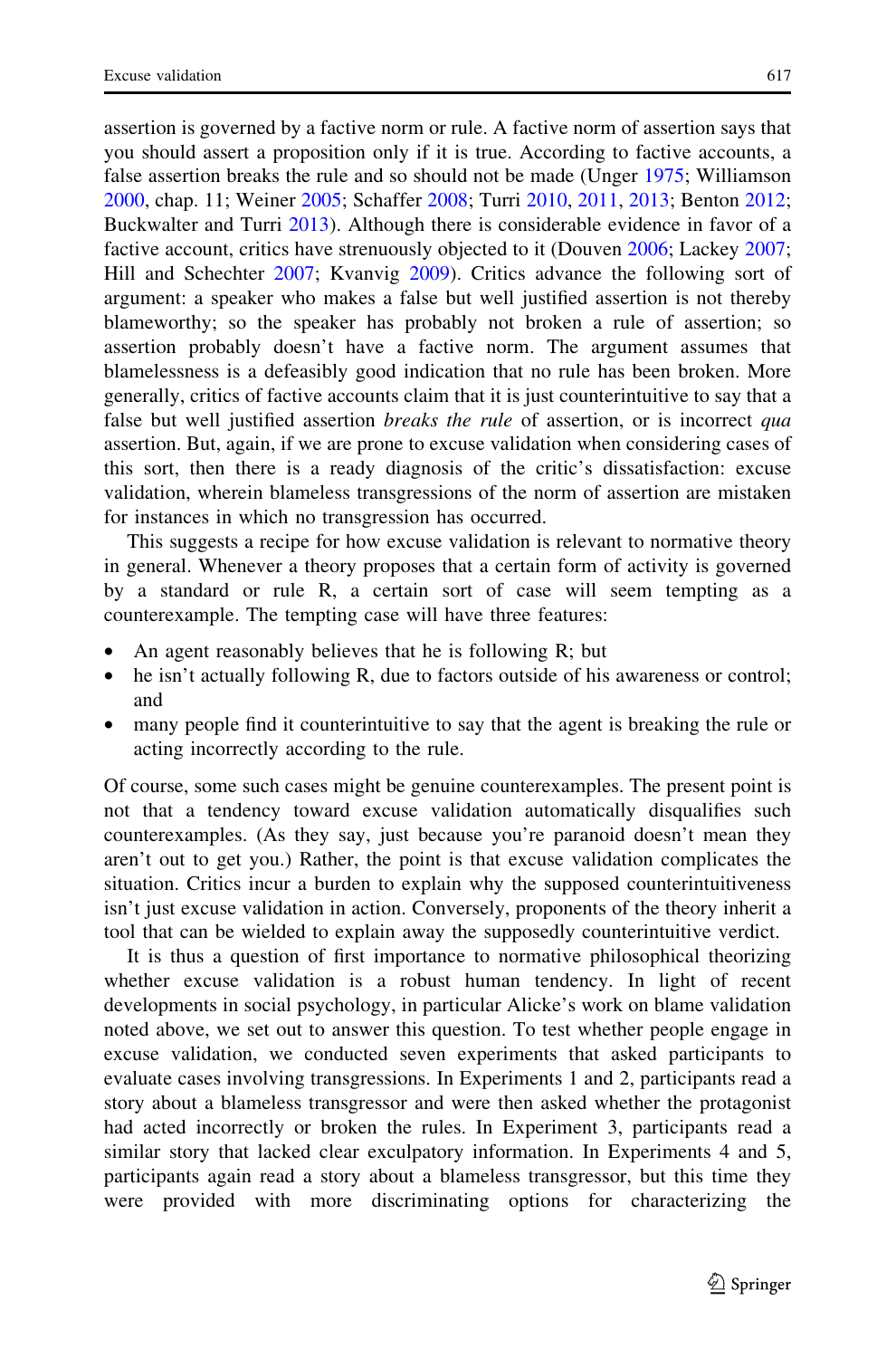transgression. In Experiment 6, participants evaluated transgressions that caused dramatically different amounts of societal harm. In Experiment 7, participants were asked to evaluate a third-party's assertion about a blameless transgression. We found that participant judgment about rule-breaking is distorted when exculpatory information is present but not when it is absent. We also found that participants improve at identifying rule-breaking when they are allowed to identify it as ''unintentional.'' Increasing a transgression's harmfulness did not affect the rate at which excuse validation occurred. Moreover, excuse validation occurred at similar rates whether participants were asked to directly judge the transgression or to evaluate a third-party's assertion about it. We propose an explanation of excuse validation in terms of the pragmatics of indirect speech.

#### 2 Experiment 1

#### 2.1 Method

Participants ( $N = 153$ , 70 female, aged 18–66 years, mean age  $= 30$  years) were recruited and tested using Amazon Mechanical Turk + Qualtrics and compensated \$0.30 for approximately 2 min of their time. Participation was restricted to U.S residents and 97 % listed English as their native language. We excluded data from 44 participants who failed comprehension questions designed to ensure that they were reading the scenario carefully enough. But including these participants yielded the same pattern of results described below. We used Amazon Mechanical Turk to recruit and compensate participants in the same way for all subsequent experiments. Repeat participant was not allowed and participants who had taken previous surveys were excluded by their AMT Worker ID. As an added precaution, we manually screened for repeat IP addresses.

Participants were randomly assigned to read one of five stories: Baking, Farming, Asserting, Driving, and Chess. We used multiple cover stories about a wide range of activities to rule out explanations of the results in terms of superficial features of any one story or common presuppositions about any one activity. The stories share a common structure: the protagonist has good evidence to think that they are following the relevant rule and correctly engaging in the activity, but something outside of their awareness foils them and they end up breaking the rule anyway. For example, in the Driving story, Doreen just had her car serviced and is driving home from the mechanic's shop. She wants to get home without unnecessary delay, but she does not want to break any traffic laws. The traffic law sets the speed limit at 55 miles per hour, so she looks down to see how fast she is going. The speedometer says that she is going 55 miles per hour. But the speedometer malfunctions and underestimates the car's speed. Doreen is not aware of this and is actually driving 60 miles per hour.

Following the story, participants answered four comprehension questions, then a question about whether the protagonist should be criticized, then the key test question: did the protagonist act incorrectly? For example, here are the questions for the Driving story: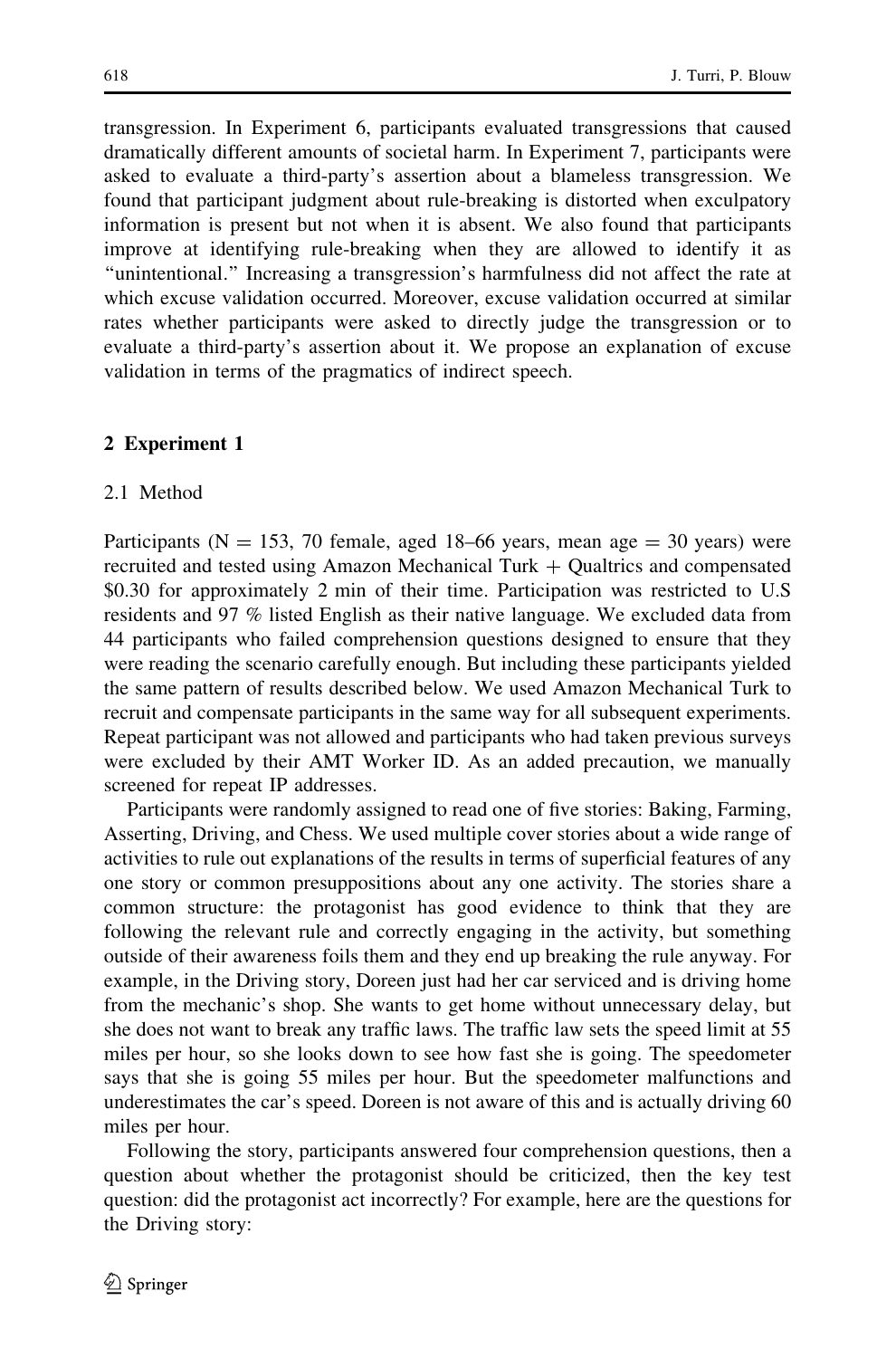- 1. How fast does Doreen think she is driving? [55/60] mph
- 2. Is it reasonable for Doreen to think that she is driving that fast? [Yes/No]
- 3. What is the speed limit? [55/60] mph
- 4. How fast is Doreen driving? [60/55] mph
- 5. Should Doreen be criticized for driving that speed? [Yes/No]
- 6. Is there a sense in which it is incorrect for Doreen to drive that speed? [Yes/No]

The questions were always asked in the same order and presented on a single screen with the story on top. Response options were presented in random order. After testing, participants filled out a brief demographic questionnaire. All the experiments reported in this paper used these same basic procedures. All the stories and questions are included in Appendix [1](#page-15-0).

2.2 Results and discussion

The protagonist in the story breaks a relevant and salient rule. Moreover, participants answered comprehension questions whose correct answers together straightforwardly entail that the protagonist broke the rule. Thus one might reasonably expect, at the very least, a very strong majority of participants to agree that there is a sense in which the protagonist's behaviour is incorrect (i.e. answer ''yes'' to the test question). For example, in the Driving story Doreen is driving 60 mph in a 55 mph zone. It follows unmistakeably that she is breaking the speeding law. In the context of the story, this establishes a clear and relevant sense in which her driving speed is incorrect.

However, the protagonist is justified in thinking that they're following the rule and they end up breaking the rule in light of misleading evidence. Thus we should expect most participants to deny that the protagonist should be criticized for their behaviour (i.e. answer ''no'' to the criticism question). For instance, the speedometer on Doreen's well maintained car tells her that she's not breaking the speed limit, and Doreen is motivated to obey the traffic laws. Thus it seems inappropriate to criticize or blame her for breaking the speed limit.

Cases like this provide an excellent test for whether excuse validation actually occurs. If excuse validation does occur, then many participants will deny that the protagonist's behaviour is incorrect. But if excuse validation doesn't occur, then it's unlikely that many people will deny that the protagonist's behaviour is incorrect. Instead, we'd expect almost everyone to agree that there is a sense in which the protagonist's behaviour is incorrect, which is the objectively correct answer.

Two preliminary notes about the analyses that follow: (i) as expected, cover story had no effect on response to the test question (i.e. is the protagonist's conduct incorrect?), 41–56 % answering "yes,"  $\chi^2$ (df = 4, N = 153) = 2.202, p = .699, n.s., all tests two-tailed unless otherwise noted; (ii) participant gender had no effect on response to the test question (M/F:  $54/44$  % answering "yes"), Fisher's exact test,  $p = .257$ , n.s., so we collapse across gender. The same is true for all the experiments reported in this paper.

The overwhelming majority (92 %) said that the protagonist should not be criticized, binomial test,  $p < .001$ , and cover story didn't affect participant response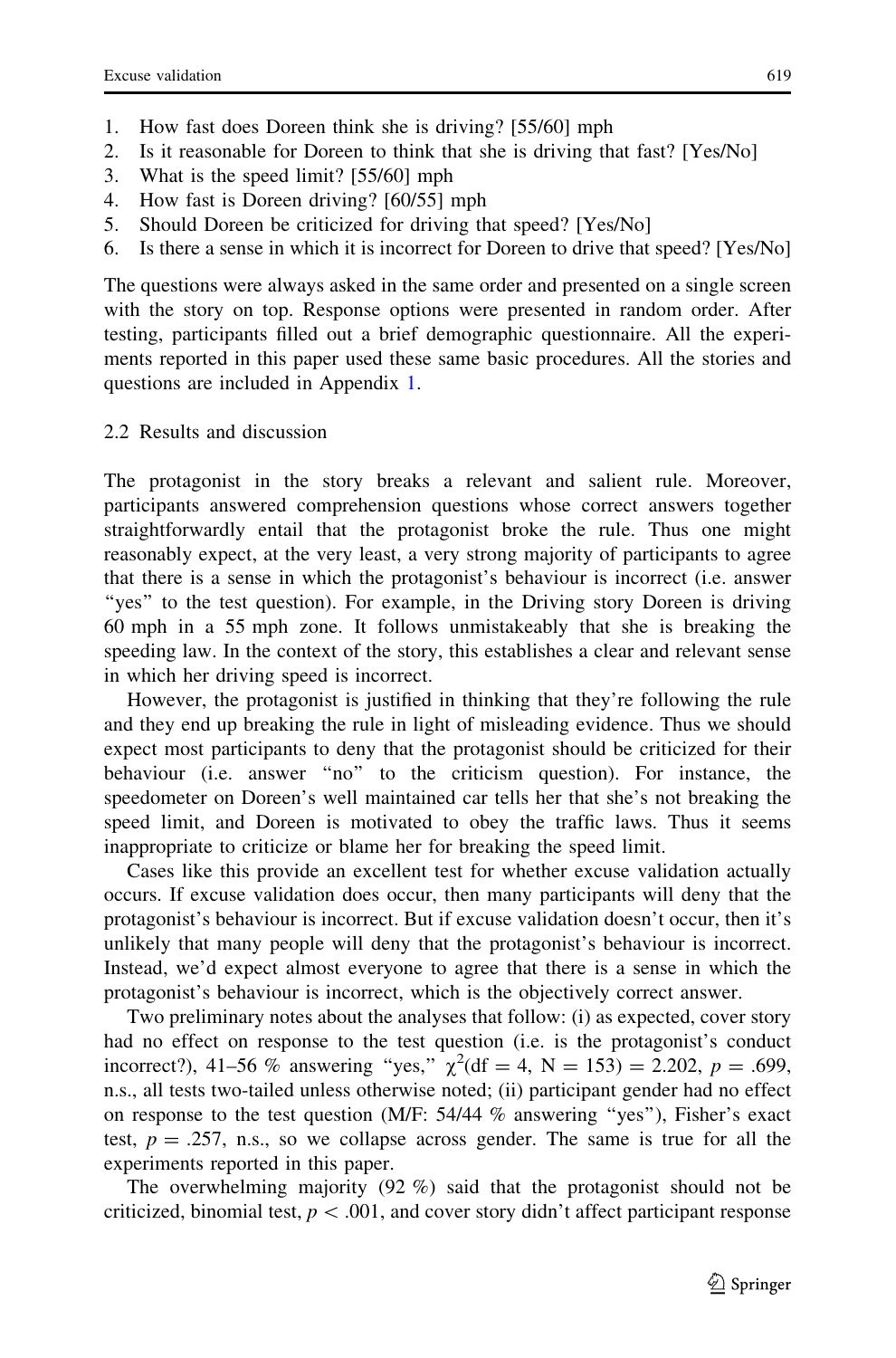on this matter, 85–97 %,  $\chi^2$ (df = 4, N = 153) = 3.85, p = .427, n.s. By contrast, only half of participants (49.9 %) agreed that the protagonist's behaviour was in some sense incorrect. In other words, participants were no better than chance at correctly answering the test question, binomial test,  $p = 1$  $p = 1$ . (See Table 1.)

This is a very surprising result that provides strong initial support for the hypothesis that people engage in excuse validation. Consider the Chess story. Nicolas is playing in a chess tournament where ''the rook rule'' is in effect: players are not allowed to take more than 30 seconds to move the rook. But Nicolas takes 45 seconds to move his rook. Participants were eliminated from the analysis if they didn't acknowledge both of those facts, which together trivially entail that Nicolas's move is incorrect in at least this sense: he is breaking the tournament rules. But only 41 % of participants agree that there is a sense in which Nicolas's move is incorrect. Participants who read the other stories agreed at similar rates (Table [1](#page-6-0)).

One deflationary explanation for this result is that participants interpreted the questions from the protagonist's perspective: Doreen isn't aware that she is breaking the speed limit, so from her perspective there is nothing wrong with her speed.<sup>1</sup> But this is unlikely because if participants were interpreting the questions from the protagonist's perspective, then they would have failed the comprehension questions: Doreen is equally unaware of the fact that she is driving 60 mph, but all participants correctly answered that she is driving 60 mph. Moreover, as observed in Experiments 4–7 below, almost all participants are happy to answer that the protagonist ''unintentionally'' broke the rules, even though, from the protagonist's perspective, they are no more unintentionally breaking the rules than they are breaking them.

Two other concerns about the results naturally suggest themselves. First, perhaps asking whether the protagonist ''should be criticized'' encouraged many participants to interpret ''incorrect'' in the test question to mean ''incorrect in a way that merits criticism.'' This could be amplified by the fact that asking ''is there a sense in which it is incorrect…?'' is somewhat unusual, which could encourage participants to search for contextual cues about how to interpret it. Second, perhaps something in the comprehension questions drove the results. For instance, perhaps a series of questions about a blameless transgression led some participants to react protectively when answering the test question. Experiment 2 addresses both of these concerns.

# 3 Experiment 2

This experiment addresses the two worries raised about Experiment 1. In this experiment, we ask participants no comprehension questions and change the wording of the test question: we simply asked them whether the protagonist broke the rules.

Thanks to Laurie Rudman for proposing the explanation.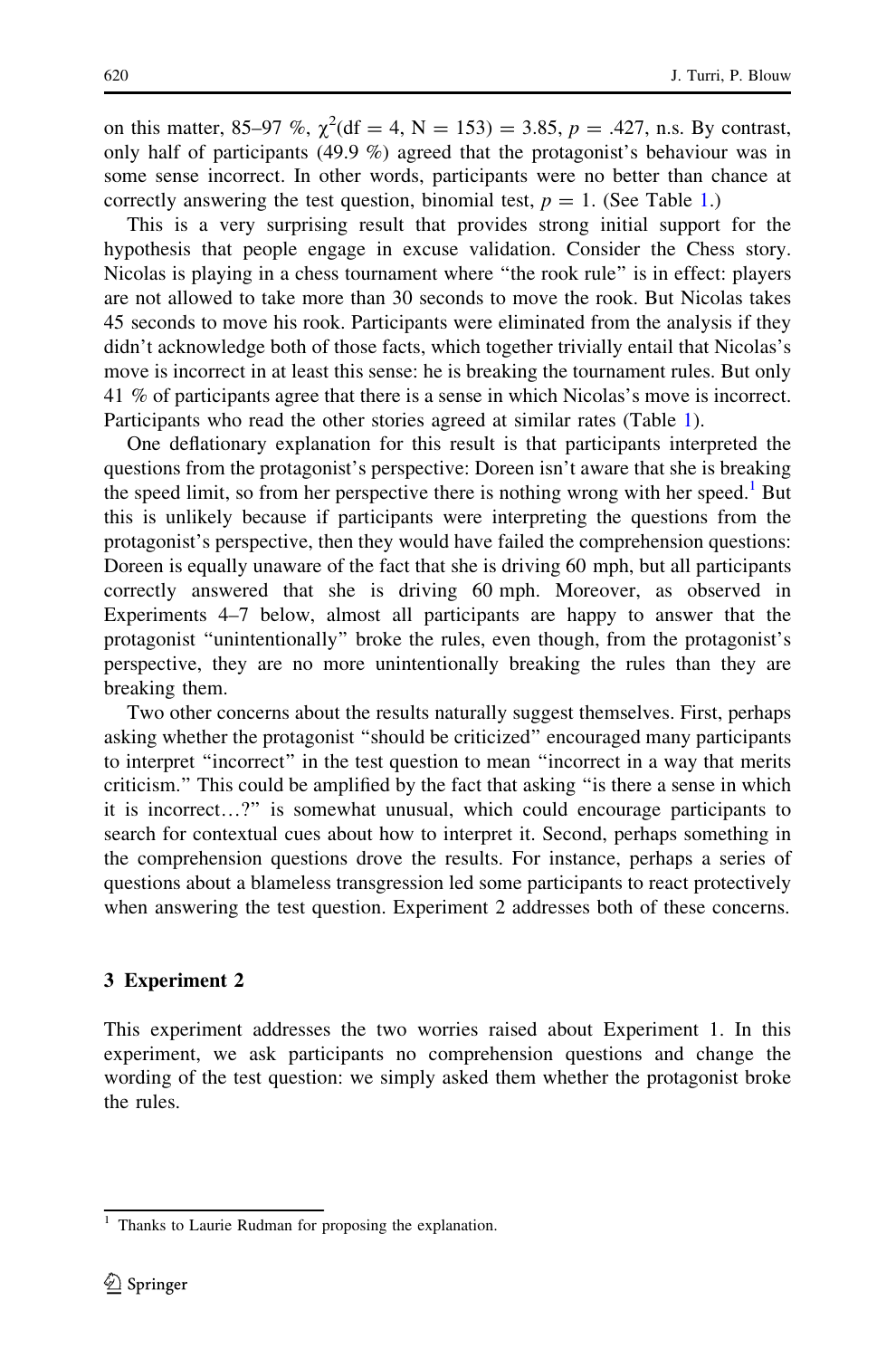| Baking $(\% )$ | Farming $(\%)$ | Asserting $(\% )$ | Driving $(\%)$ | Chess $(\% )$ |
|----------------|----------------|-------------------|----------------|---------------|
| 56             |                |                   | 45             | 41            |

<span id="page-6-0"></span>Table 1 Experiment 1: percentage of participants agreeing that the protagonist's action is incorrect

# 3.1 Method

Participants (N = 150, 75 female, aged 18–65, mean age = 31 years; 96 % reporting English as a native language) were randomly assigned to read one of the same five stories used in Experiment 1. Following the story, participants were asked a single question: did the protagonist break the rules? Participants were then asked to rate how confident they were in their answer, on a scale of 1–10 (low to high). We added this question to determine whether people who answer ''no'' were less confident in their answer.

# 3.2 Results and discussion

If the concerns raised about Experiment 1 are correct, then switching to a single, straightforward question about ''breaking the rules'' should result in a very different outcome. More specifically, participants should perform much better than chance when answering the test question. By contrast, if excuse validation is a robust phenomenon, then the results will probably be similar to Experiment 1.

The results were very similar to Experiment 1. Only 56 % of participants agreed that the protagonist broke the rules, which doesn't differ from what could be expected by chance, binomial test,  $p = .165$ , or from response to the test question in Experiment 1, binomial test,  $p = .159$ , test proportion = .499. Moreover, participants who answered ''no'' to the test question were no less confident than participants who answered "yes,"  $M = 8.27/8.60$ ,  $SD = 2.10/1.77$ , independentsamples t test,  $t(148) = -1.02$ ,  $p = .310$ , n.s. Thus the results replicate the main finding from Experiment 1 while also addressing the two concerns raised about it.

Considering Experiment 2 on its own, it's natural to wonder whether the effect is being driven by carelessness. After all, there are no comprehension questions. But this concern is met by considering the results in light of Experiment 1. Experiment 1 included four comprehension questions, but the observed results were substantially similar. Moreover, Experiments 6 and 7 below include comprehension questions, and the observed results are again very similar.

# 4 Experiment 3

Although we've seen that people are surprisingly unwilling to classify blameless rule-breaking as rule-breaking, the results thus far don't establish that this has anything special to do with *blameless* rule-breaking. Consistent with the findings thus far, people might display a general reluctance to describe others as breaking rules or acting incorrectly, whether blameless or not. Or perhaps all that matters is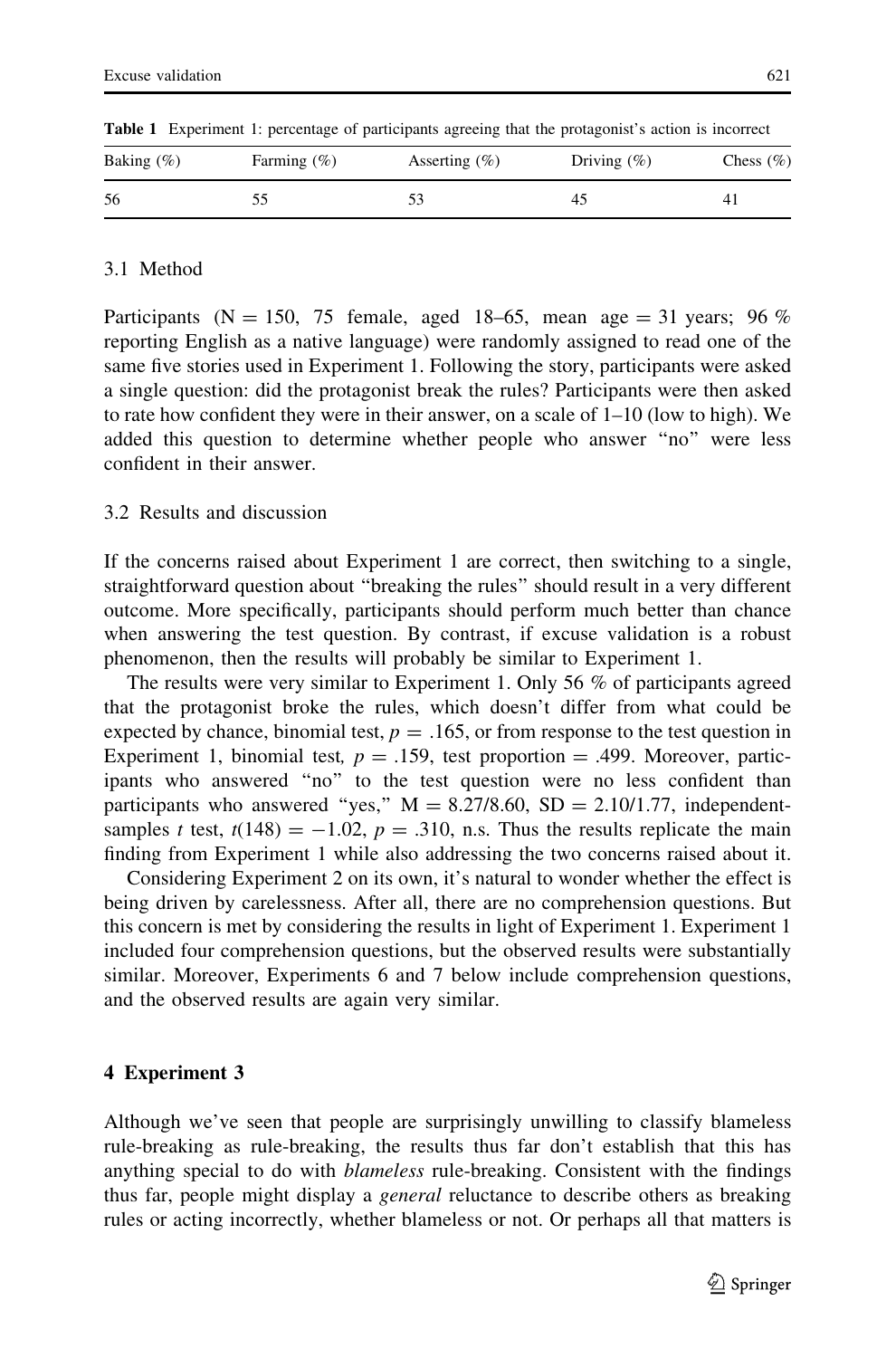that the protagonist believes or sincerely believes that she or he is following the rules, or that she or he has been *tricked* into breaking the rules. This experiment tests these possibilities.

### 4.1 Method

Participants (N = 95, 25 female, aged 18–60 years, mean age = 27 years; 95 % reporting English as a native language; five participants excluded who had taken a prior survey) were randomly assigned to one of four conditions: Minimal, Believes, Sincerely Believes, and Tricked. Participants in each condition read a variation of the Chess story. Participants in the Minimal condition read this story:

Nicolas is participating in a chess tournament. Tournament rules say that players are not allowed to take more than 30 seconds to make a move. Nicolas just took 45 seconds to make a move.

Participants in the Believes, Sincerely Believes, and Tricked conditions read a very similar story, except that they were told, ''Nicolas believes/sincerely believes/was tricked into believing that the rules allow players to take 60 seconds to make a move. As a result, Nicolas just took 45 seconds to make a move.'' Notice that the story for the Tricked condition is simply an abstract description of the original Chess story, omitting the details of how Nicolas is tricked.

After reading the story, all participants were asked a single yes/no question, ''Did Nicolas break the rules?''

# 4.2 Results and discussion

One explanation of our earlier results is that many people are simply unwilling in general to describe behaviour as incorrect or as a transgression. Or, at least, people are unwilling to describe behaviour as incorrect or as a transgression when the agent believes, sincerely believes, or was tricked into believing that the behaviour is correct and permissible. Thus it's possible that the observed results, surprising though they may be, aren't due to the perception of *blameless* rule-breaking specifically. If this objection is on the right track, then we should observe similar results in the present experiment. That is, in at least one of the four conditions, participants should engage in excuse validation, with roughly half answering that Nicolas did not break the rules.

There was no effect of condition on participant response,  $\chi^2$  (df = 3,  $N = 95$ ) = 2.694,  $p = .441$ , n.s. Participants in all four conditions overwhelmingly agreed that Nicolas broke the rules, at rates far exceeding chance,  $95-100\%$ , binomial test, all  $p < .001$ . Indeed, only 2 out of 95 participants answered that Nicolas did not break the rules. This rules out the proposed explanations of the earlier results.

At this point we think it is reasonable to conclude that many people engage in excuse validation. Moreover, although participants engage in excuse validation when they are given specific exculpatory information, participants did not do so when given general information that suggests the protagonist should be excused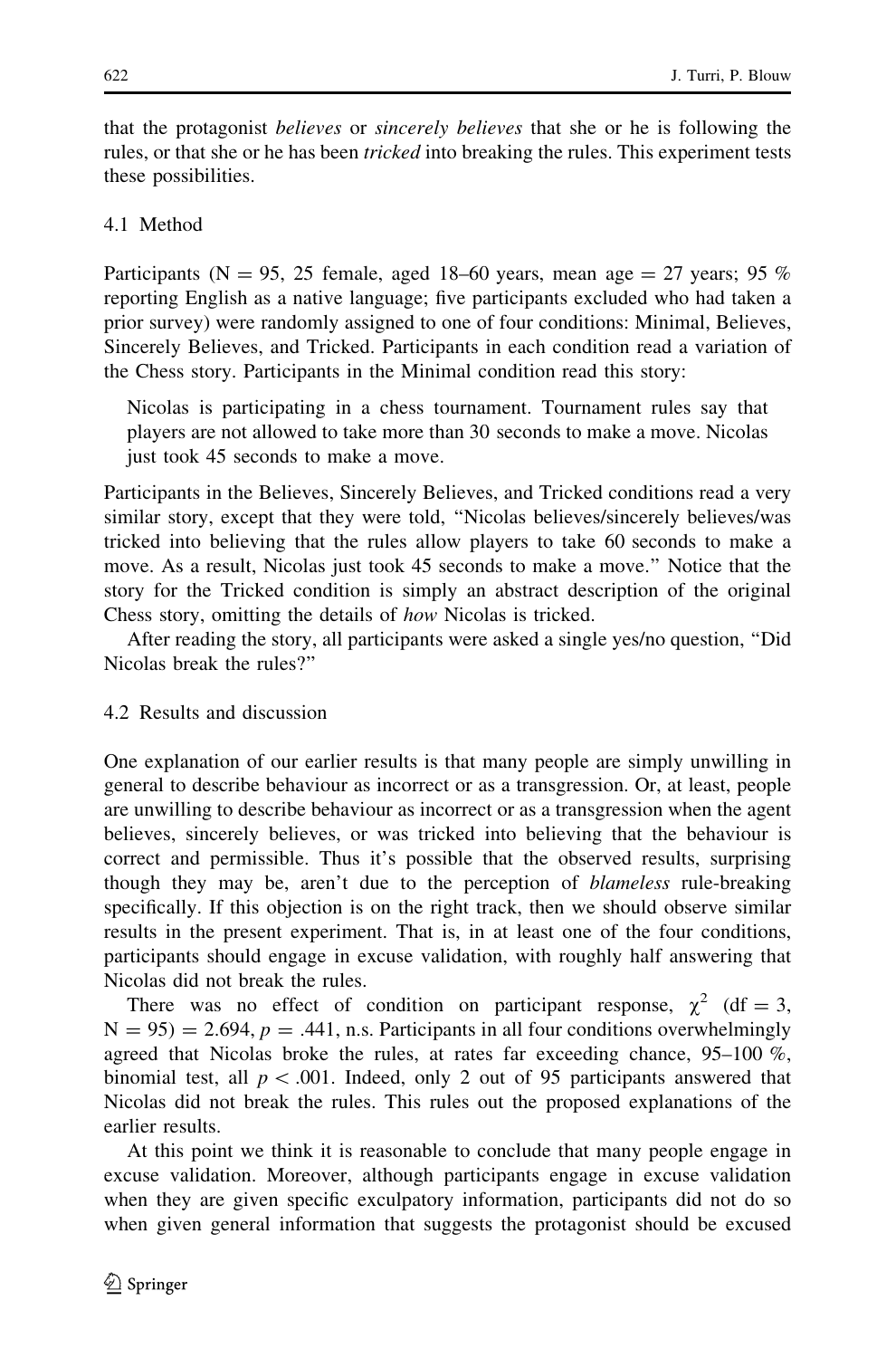(e.g. having been ''tricked''). This suggests that excuse validation is not merely a matter of verbal generosity on the part of some participants.<sup>2</sup> The next two studies test one explanation for why excuse validation happens.

# 5 Experiment 4

Why do people engage in excuse validation? We find the following hypothesis plausible. Saying that someone ''broke a rule'' or acted ''incorrectly'' is often a way of indirectly criticizing or blaming them (for the theory of indirect speech acts, see Searle [1979](#page-19-0), chap. 2). But participants don't want to (appear to) unfairly criticize the protagonist. So instead of agreeing that the protagonist ''broke the rules,'' which would be true but misleading, many participants disagree. In other words, many participants say that the protagonist did not break the rules because it's the only available option that won't implicate them in unwarranted criticism.

According to this hypothesis, many participants say something literally false in order to communicate something relevant (Grice [1989](#page-18-0)). They literally answer ''no'' to the question ''did the protagonist break the rules?'' but we should understand that "no" to mean, roughly, "No, I'm not going to blame the protagonist."

If this hypothesis is correct, then a slight change to the wording of the test question could dramatically change the results. For instance, suppose we instead ask participants to decide which statement better describes the case: the protagonist ''unintentionally broke the rules'' or the protagonist ''did not break the rules.'' We often say that an outcome was ''unintentional'' in order to excuse or at least mitigate blame. We predicted that this small change would lead to a dramatically different pattern of response. This experiment tests this prediction.

#### 5.1 Method

Participants (N = 58, 24 female, aged 18–53 years, mean age = 26 years; 98 % reporting English as a native language) read one of two of the stories used in Experiment 1, Baking and Asserting. After reading the story, participants were asked to pick which of two options best describes the case: the protagonist unintentionally broke the rules and the protagonist did not break the rules.

#### 5.2 Results and discussion

We hypothesized that excuse validation occurs because people don't want to suggest that a blameless transgressor should be unfairly blamed. If our hypothesis is correct, then participants in this experiment will not engage in excuse validation because agreeing that the protagonist unintentionally broke the rules does not similarly suggest blame. That is, this experiment doesn't force participants to choose between answering truthfully and avoiding unfairness. Instead, by agreeing

<sup>&</sup>lt;sup>2</sup> Thanks to Ori Friedman for helpful discussion on this point.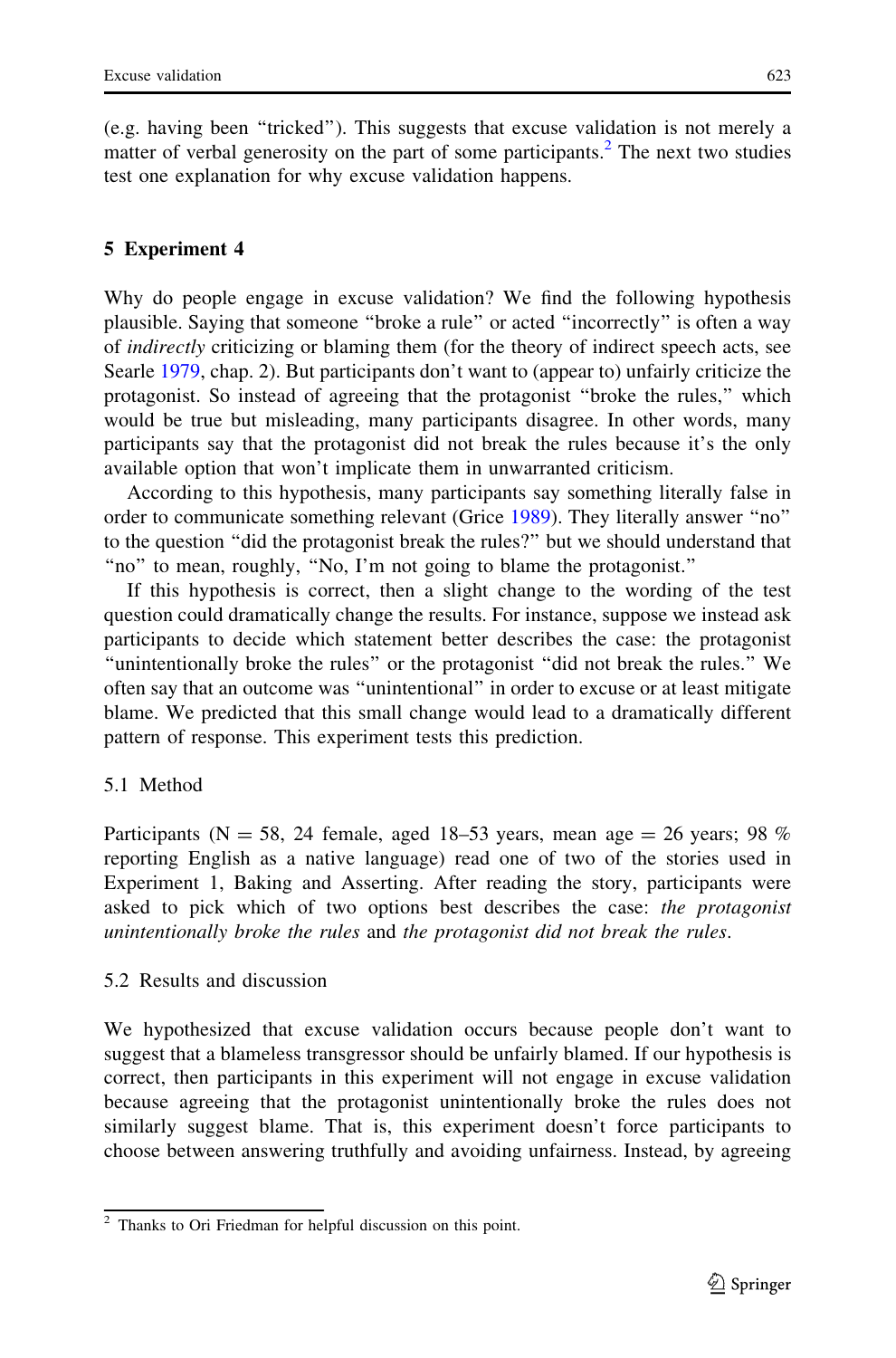that the protagonist unintentionally broke the rules, participants can correctly identify it as a transgression while indirectly excusing it.

As predicted, participants overwhelmingly answered that the protagonist unintentionally broke the rule, 91 %, binomial test,  $p < .001$ . This provides good initial support for our hypothesis that excuse validation is caused by a preoccupation to avoid unfairly blaming the protagonist. Experiment 5 further tests the hypothesis.

# 6 Experiment 5

#### 6.1 Method

Participants (N = 58, 33 female, aged 18–69 years, mean age = 30 years; 93 % reporting English as a native language) read one of the two stories used in Experiment 4. After reading the story, participants were asked, ''Which of the following statements accurately describes Brenda/Robert? Check all that apply.'' The options were (1) the protagonist broke the rules, (2) the protagonist unintentionally broke the rules, and (3) the protagonist did not break the rules. The options were rotated randomly. Participants were then taken to a different screen and asked the same test question as in Experiment 2, namely, whether the protagonist broke the rules (Yes/No). Participants could not go back and change their previous answer.

## 6.2 Results and discussion

We expected that when asked to "check all that apply," participants would tend to select that the protagonist unintentionally broke the rules (option 2) and tend to avoid selecting that the protagonist broke the rules (option 1). Provided this expectation was met, we predicted that participants would feel entitled to then agree that the protagonist broke the rules when asked a direct Yes/No question. We predicted this because we expected that giving participants the opportunity to first note that the rule-breaking was unintentional would eliminate or at least significantly reduce any implication that the rule-breaking was blameworthy.

The expectations were met and the prediction was true. Cover story didn't affect the rate at which participants selected any of the three ''check all that apply'' options: option 1, 17/24 %, Fisher's exact test,  $p = .747$ ; option 2, 97/97 %, Fisher's,  $p = 1$ ; option 3, 3/7 %, Fisher's,  $p = 1$ . Participants selected option 1 ("broke the rule") at rates far below chance, 21 %, binomial test,  $p < .001$ , and participants selected option 2 (''unintentionally broke the rule'') at rates far exceeding chance, 97 %, binomial test,  $p < .001$ . Almost no one selected option 3 ("did not break the rule"), 5 %, binomial test,  $p < .001$ . Cover story didn't affect participant response to the subsequent dichotomous test question (did the protagonist break the rules?), 83/83 %, Fisher's exact test,  $p = 1$ . Participants overwhelmingly agreed that the protagonist broke the rules  $(83 \%)$ , significantly exceeding the rate of agreement in Experiment 2, binomial test,  $p \lt .001$ , test proportion  $= .56$ .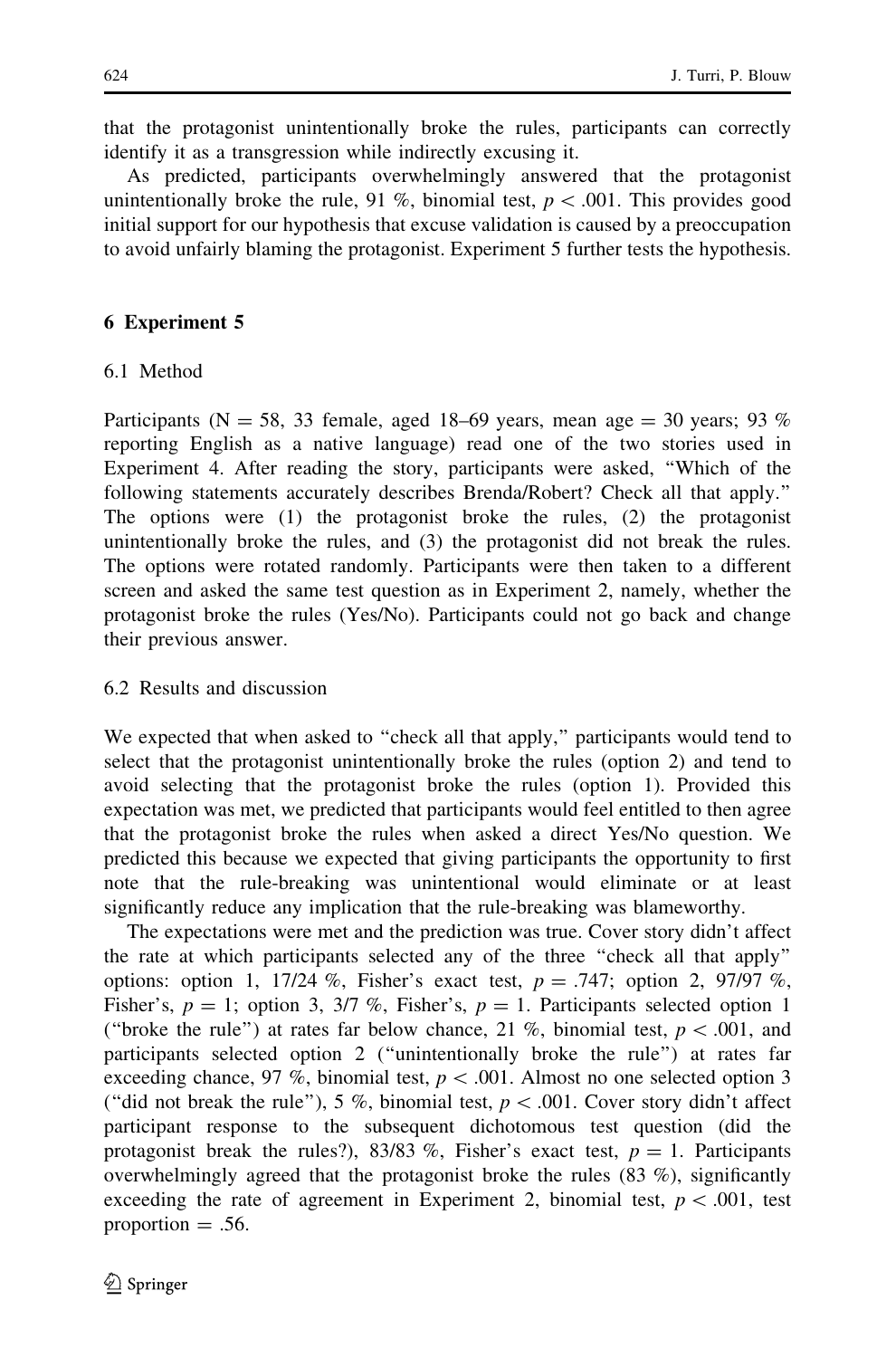These results further support the hypothesis that people engage in excuse validation in order to avoid indirectly blaming a blameless transgressor.

#### 7 Experiment 6

We have seen that people are surprisingly unwilling to classify blameless rulebreaking as rule-breaking, and we have seen that allowing people the option to classify it as ''unintentional'' blocks this tendency. But further questions remain about the scope of the effect. For instance, will increasing the societal harm caused by the blameless transgression also block excuse validation? And will excuse validation persist when people are asked not to classify the transgression themselves, but rather to evaluate a third-party's classification of it? The remaining two experiments pursue these questions in turn.

#### 7.1 Method

Participants ( $N = 71$ , 27 female, aged 18–66 years, mean age = 29 years; 96 % reporting English as a native language) were randomly assigned to read one of two stories: Significant Harm and Insignificant Harm. We excluded data from 9 participants who failed comprehension questions designed to ensure that they were reading the scenario carefully enough. But including these participants yielded the same pattern of results described below.

The stories featured Andrew, a technician who works on a vessel. When the vessel performs a certain exercise (''exercise Omega''), it's Andrew's job to send a certain signal (''signal M100'') to notify interested parties, according to the ship's rules. In the story for Significant Harm, Andrew works on a military vessel and if the right signal isn't sent, it could be interpreted as *an act of war* by adversaries. In the story for Insignificant Harm, Andrew works on a commercial vessel and if the right signal isn't sent, a database will have to be updated manually by corporate headquarters. In each story, Andrew sends the signal listed in his copy of the ship's rule manual, but his copy contains a misprint and, as a result, he sends the wrong signal (''signal N001''). In the Significant Harm scenario, war ensues; in the Insignificant Harm scenario, headquarters updates its database manually.

After reading the story, participants answered two comprehension questions about which signal the rules require Andrew to send and which signal Andrew actually sends, followed by the test question, ''Did Andrew break the rules?'' (Yes/ No). Participants were then taken to a different screen—they could not go back and change an answer—and asked two more yes/no questions: ''Did Andrew unintentionally break the rules?'' and ''Should Andrew be criticized for breaking the rules?'' We asked the criticism question to ensure that participants viewed Andrew as blameless. We asked the ''unintentionally broke'' question as a within-subjects factor to see whether participants who had just said that Andrew *did not break the* rules were then willing to agree that Andrew *did break the rules unintentionally*. The stories and all the questions are included in Appendix [2](#page-17-0).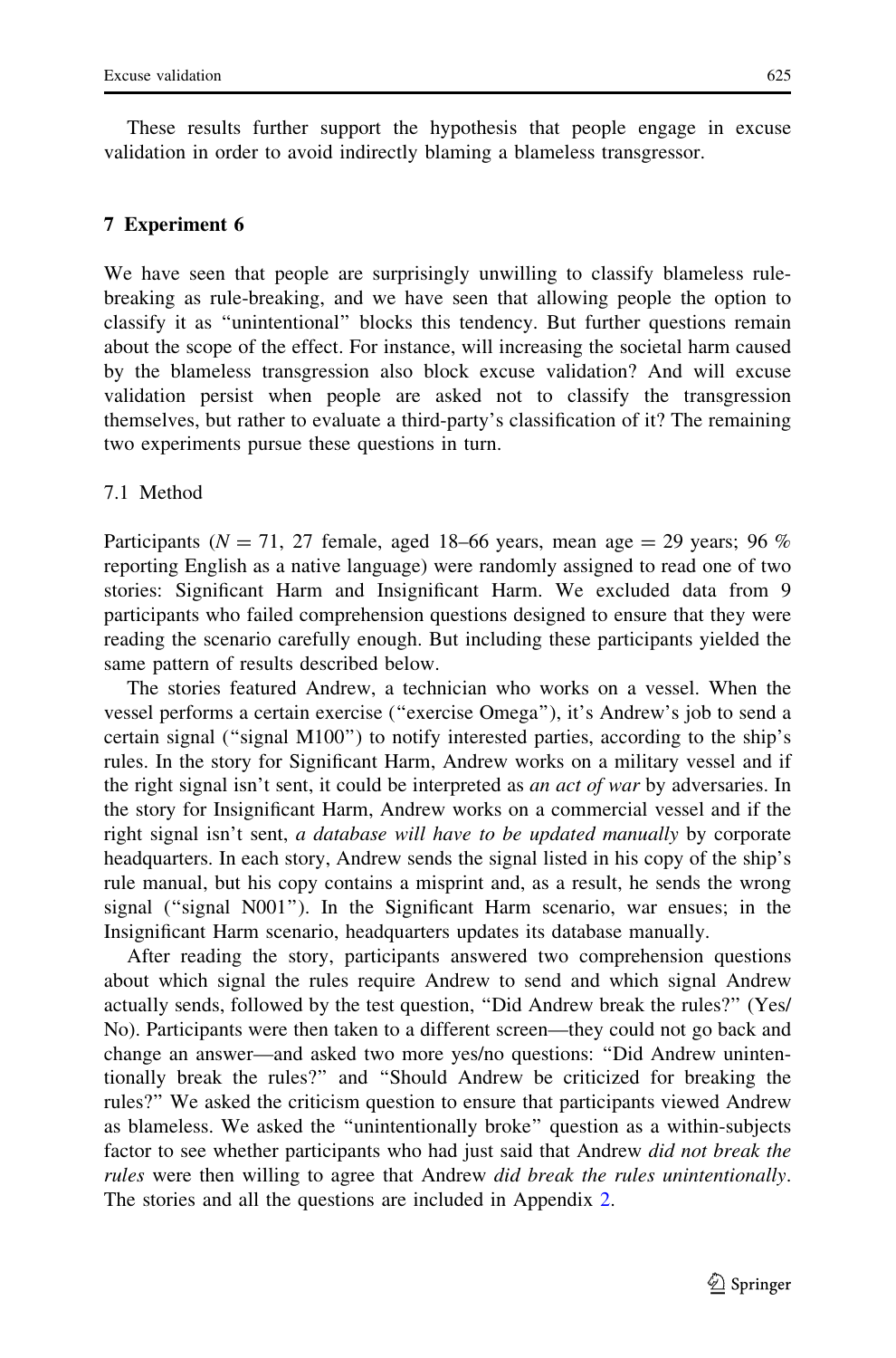#### 7.2 Results and discussion

We are interested in whether increased harm caused by a transgression blocks excuse validation. If it does block excuse validation, then participants in the Significant Harm condition will probably agree at significantly higher rates that Andrew broke the rules. But if it doesn't, then participants in the Significant Harm condition probably will not agree at significantly higher rates.

There was no effect of condition on whether participants agreed that Andrew broke the rules: 41 % answered ''yes'' in Insignificant Harm compared to 49 % in Significant Harm, Fisher's exact test,  $p = .635$ , n.s. This suggests that dramatically increasing the transgression's harmfulness does not block excuse validation. Overall 45 % of participants answered ''yes,'' which doesn't differ from what could be expected by chance, binomial test,  $p = .477$ , thus replicating the main finding from Experiments 1 and 2.

There was no effect of condition on whether participants subsequently agreed that Andrew unintentionally broke the rules: 68 % answered ''yes'' in Insignificant Harm compared to 82 % in Significant Harm, Fisher's exact test,  $p = .276$ , n.s. Overall 75 % of participants agreed that Andrew unintentionally broke the rules, which is much higher than could be expected by chance, binomial test,  $p < .001$ . Participants were significantly more likely to agree that Andrew unintentionally broke the rules than that Andrew broke the rules, McNemar's test,  $p < .001$ . Of the 39 participants who said that Andrew did not break the rules, 29 (74 %) answered that Andrew unintentionally broke the rules, which exceeds chance rates, binomial test,  $p = .003$ . Indeed, the most frequent combination of answers to the two rulebreaking questions was the paradoxical, ''No, Andrew did not break the rules'' but "Yes, Andrew unintentionally broke the rules."  $41\%$  of participants (29/71) selected this particular combination. (See Fig. [1](#page-12-0).)

The remaining 10 of the 39 participants who said that Andrew did not break the rules also went on to deny that Andrew unintentionally broke the rules. It is perhaps surprising that a nontrivial number of participants refuse to acknowledge that a rule has been broken even when it is possible to do so in way that emphasizes the rulebreaker's blamelessness. One explanation for this result is that some participants first deny rule-breaking in order to avoid conveying blame and then continue to deny rule-breaking in order to avoid making obviously inconsistent statements. Thus these participants successfully avoid the paradoxical combination of first denying and then affirming that a rule has been broken.

Finally, there was no effect of condition on answer to the ''criticism'' question, Fisher's exact test,  $p = .434$ , n.s. Participants in both conditions overwhelmingly answered that Andrew should not be criticized, 89–95 %. Overall 92 % of participants said that Andrew should not be criticized, which far exceeds what could be expected by chance, binomial test,  $p < .001$ , and matches exactly the 92 % observed in Experiment 1.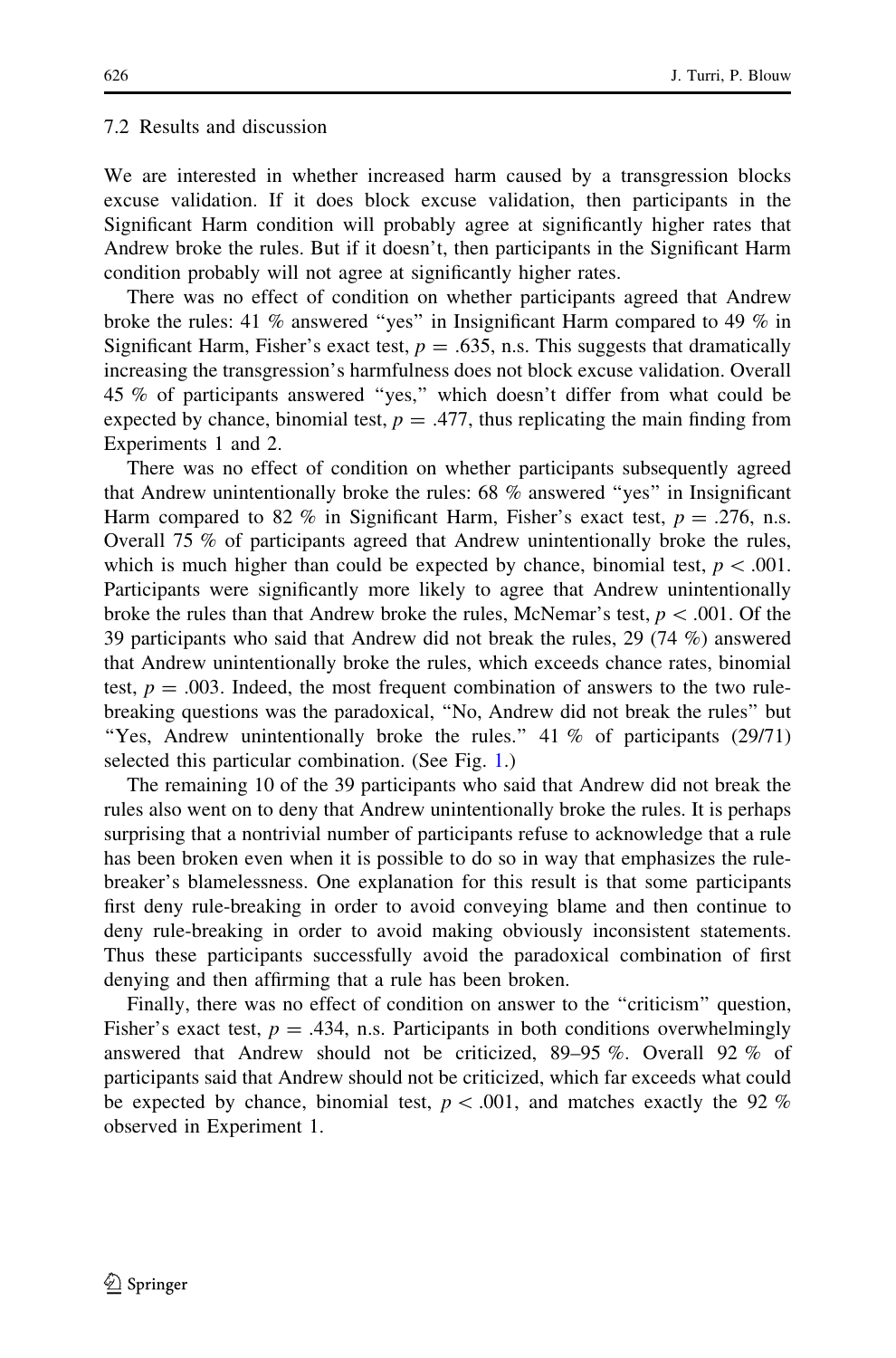<span id="page-12-0"></span>

Fig. 1 Experiment 6. Number of participants who opted for the four possible combinations of answers to the two rule-breaking questions: ''Did Andrew break the rules?'' (Broke) and ''Did Andrew unintentionally break the rules?'' (Unintentionally broke)

# 8 Experiment 7

This experiment investigates whether the basic pattern of excuse validation observed above occurs when evaluating a third-party's judgment about blameless rule-breaking.

# 8.1 Method

Participants (N = 73, 28 female, aged 18–63 years, mean age = 31 years; 100 % reporting English as a native language) were randomly assigned to read one of two stories: Broke and Unintentionally Broke. We excluded data from 7 participants who failed comprehension questions. Including these participants yielded the same pattern of results described below.

Participants in each condition read the same story used in the Significant Harm condition from Experiment 6. The only difference was an additional sentence at the very end, in which a third party tells Andrew that he broke the rules (unintentionally). Participants in the Broke condition read, ''Soon after the vessel finishes its exercise, a war breaks out. The captain approaches Andrew and says, 'You broke the rules.''' The Unintentionally Broke scenario was exactly the same, except for a single word: the captain says to Andrew, ''You broke the rules unintentionally.''

Participants then answered the same two comprehension questions as in Experiment 6. The test question for the Broke scenario was, ''Is the captain right that Andrew broke the rules?'' The test question for the Unintentionally Broke scenario was, ''Is the captain right that Andrew broke the rules unintentionally?''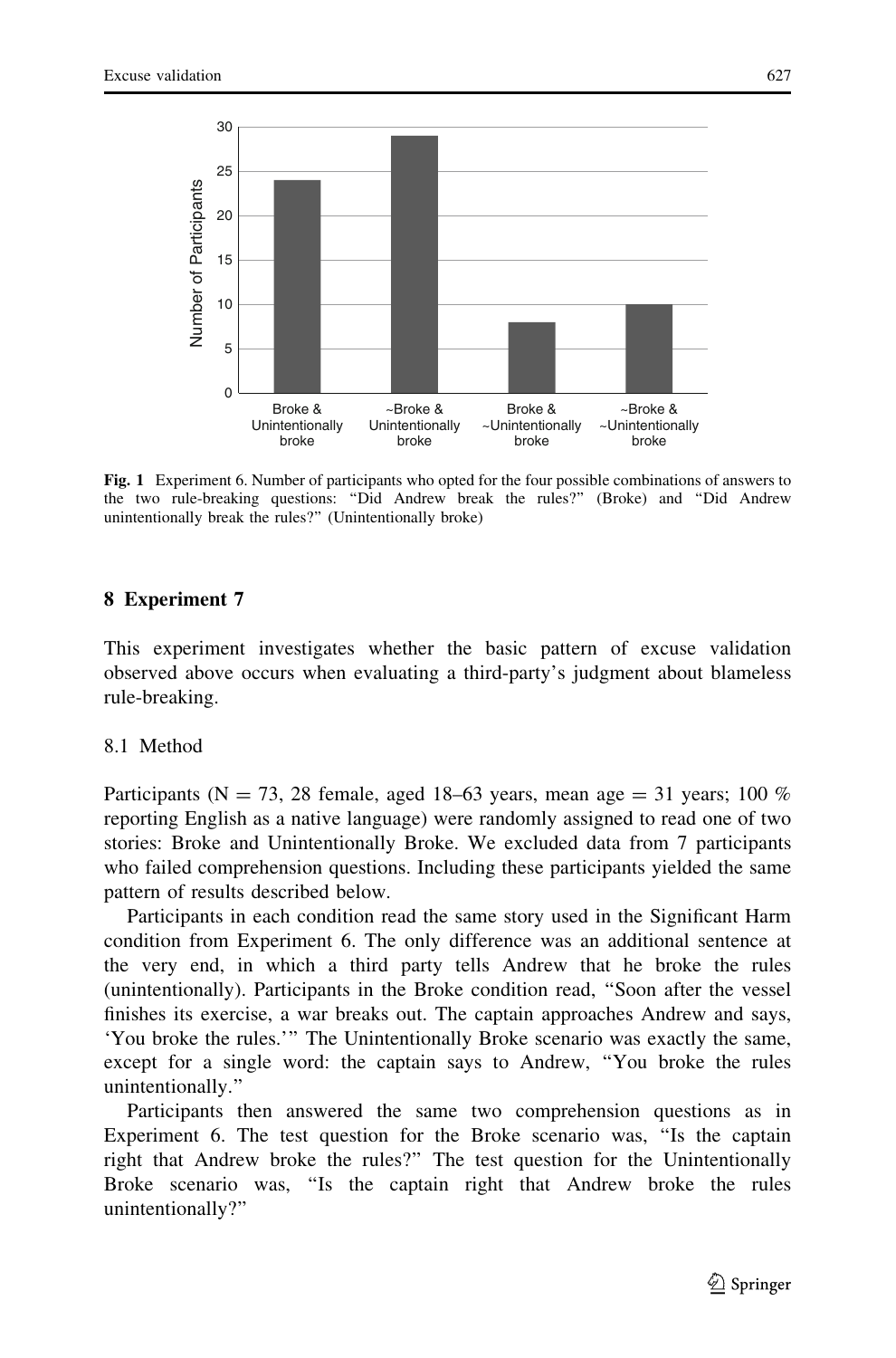#### 8.2 Results and discussion

There was an effect of condition on response to the test question, Fisher's exact test,  $p$  < .002. In the Broke condition, 54 % of participants said the captain was right that Andrew ''broke the rules,'' which does not differ from what could be expected by chance, binomial test,  $p = .743$ , n.s., or from the 49 % in the Significant Harm condition of Experiment 6 who agreed in propria persona that Andrew broke the rules, binomial test,  $p = .652$ , n.s., test proportion  $= .49$ . In the Unintentionally Broke condition, 89 % of participants said the captain was right that Andrew ''broke the rules unintentionally,'' which far exceeds what could be expected by chance, binomial test,  $p \lt 0.001$ , but does not differ from the 82 % in the Significant Harm condition of Experiment 6 who agreed in propria persona that Andrew broke the rules unintentionally, binomial test,  $p = .398$ , n.s., test proportion = .82.

These results suggest that excuse validation occurs whether participants are asked to directly judge blameless transgressions for themselves, or they are asked to evaluate a third-party's judgment about such matters.

### 9 General Discussion

Some important philosophical debates in normative theory turn on judgments and intuitions about thought experiments involving blameless agents. Inspired by recent work in social psychology that has demonstrated the distorting influence that the desire to blame can have (''blame validation''), we investigated whether the desire to excuse can have a similar distorting influence (''excuse validation''). In particular, we wanted to know whether certain debates in normative ethics, epistemology and the philosophy of language had been stalled partly because they have focused on thought experiments that are apt to trigger excuse validation in us when we consider them.

Seven experiments provided evidence that people engage in excuse validation and offered initial support for one explanation of why they do this. When presented with cases of blameless transgression and asked directly whether a transgression occurred, roughly half of participants contradicted the plain facts of the case by denying that the protagonist had transgressed (Experiments 1 and 2). This tendency is not due to a general unwillingness to identify others as transgressors, even when they sincerely believe that they are following the rules or when they have been ''tricked'' into breaking the rules (Experiment 3). Nor is it due to an inability to identify blameless transgression specifically, because the vast majority of participants identified the action as an ''unintentional'' transgression (Experiments 4–7). We saw similar response patterns using both between-subjects and within-subjects designs. Participants engaged in excuse validation whether the transgression caused significant or insignificant societal harm (Experiment 6). Participants also engaged in excuse validation when evaluating third-party assertions about blameless transgression (Experiment 7). All our studies were conducted on adults in the Unites States. But there is evidence that intuitions about blame and exculpation vary cross-culturally (Tetlock et al. [2010](#page-19-0)). Future work could investigate the extent to which excuse validation varies across cultures.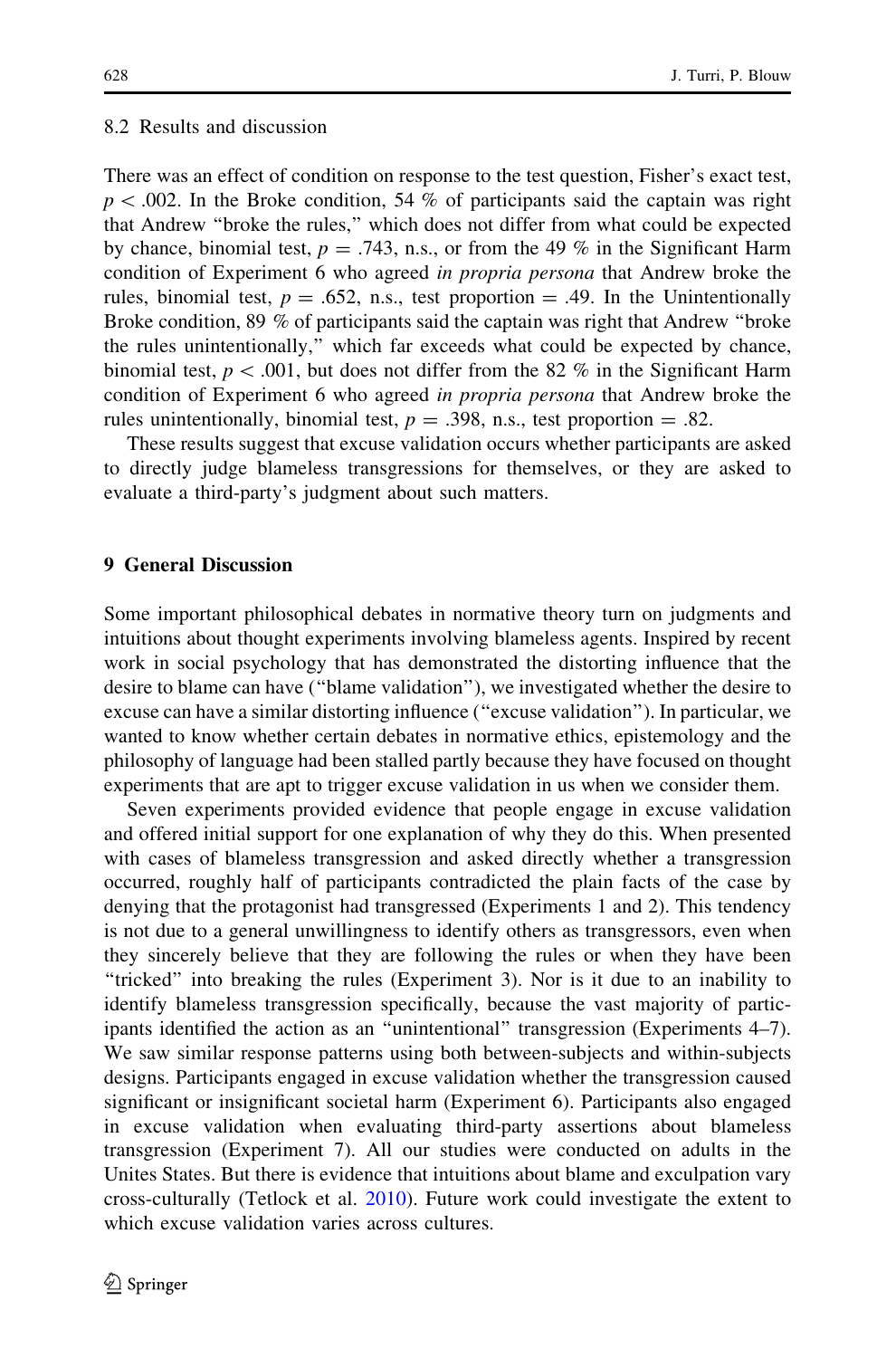When participants were questioned in a way that did not force them to choose between (i) accurately identifying the transgression and (ii) avoiding unfairly suggesting that the transgressor should be blamed, almost all participants correctly identified that the transgression had taken place. That is, when offered an option that combined both fairness and accuracy, nearly all participants answered accurately. By contrast, when people were forced to choose between accuracy and fairness, just as many chose fairness as chose accuracy. Overall, the findings are well explained by the hypothesis that people engage in excuse validation in order to avoid blaming, either directly or indirectly, a blameless transgressor.

Excuse validation differs from blame validation in one important respect. According to Alicke, blame validation has certain clear limitations. It affects judgments of causality primarily when things are complicated and messy, particularly when there are multiple independent causal factors contributing to an outcome, none of which ''obviously necessitate[s] the outcome more than the others'' (Alicke [1992,](#page-18-0) p. 377). More generally, blame validation ''is limited by reality constraints,'' so that even an extreme bigot probably won't blame a member of the targeted group ''for an offense in which he had absolutely no causal involvement'' (Alicke [2008,](#page-18-0) pp. 183–184). In short, potent negative affect can ''slant'' perceptions but cannot "skew" them beyond all agreement with plain facts. However, we observed that excuse validation not only slants but can radically skew. In Experiments 1 and 2, roughly half of participants implicitly contradicted themselves and the plain facts of the case. For instance, in the Chess story, Nicolas took 45 seconds to move his rook, and the rules prohibit anything more than 30 seconds, but a majority of participants said that Nicolas did not break the rules. And in Experiment 6, 40 % of participants explicitly contradicted themselves by agreeing *both* that Andrew unintentionally broke the rules and that Andrew did not break the rules.

We don't suggest that people, especially theoreticians, faced with blameless wrongdoing reason explicitly as follows: ''This person clearly broke a rule. But I shouldn't say that he broke a rule. So he didn't actually break a rule.'' Presumably that is too transparently inconsistent to be a plausible account of the underlying psychological process. The correct account will likely be subtler than that. When faced with blameless wrongdoing, humans implicitly sense that they shouldn't say that the person broke a rule, but they don't necessarily have immediate unproblematic access to the reason why; such evaluations are often unconscious and automatic, even if deliberate reflection can alter them (Fazio [2001](#page-18-0); Cunningham and Zelazo [2007;](#page-18-0) Cushman et al. [2006](#page-18-0)). We're left to make sense of our reaction. This is not always easy.<sup>3</sup> One natural explanation for why we shouldn't say that he broke a rule is that it's false that he broke the rule. We shouldn't expect theorists to be immune to this temptation.<sup>4</sup>

<sup>&</sup>lt;sup>3</sup> Hauser et al. [\(2007](#page-19-0), p. 15) report that a large and diverse group of subjects tested on versions of trolley cases ''generally failed to provide justifications that could account for the pattern of their judgments.''

<sup>&</sup>lt;sup>4</sup> Tobia et al. [\(2013](#page-19-0)) report findings which suggest that professional philosophers are susceptible to framing effects when making moral judgments. Schwitzgebel and Cushman [\(2012](#page-19-0)) report that professional philosophers, even those specializing in ethics, are susceptible to order effects, and they speculate that a philosopher's ''skill at moral reasoning'' is primarily a tool for ''post hoc rationalization.'' Indeed, Schwitzgebel and Cushman observed that non-philosophers were *less* susceptible to ordering effects.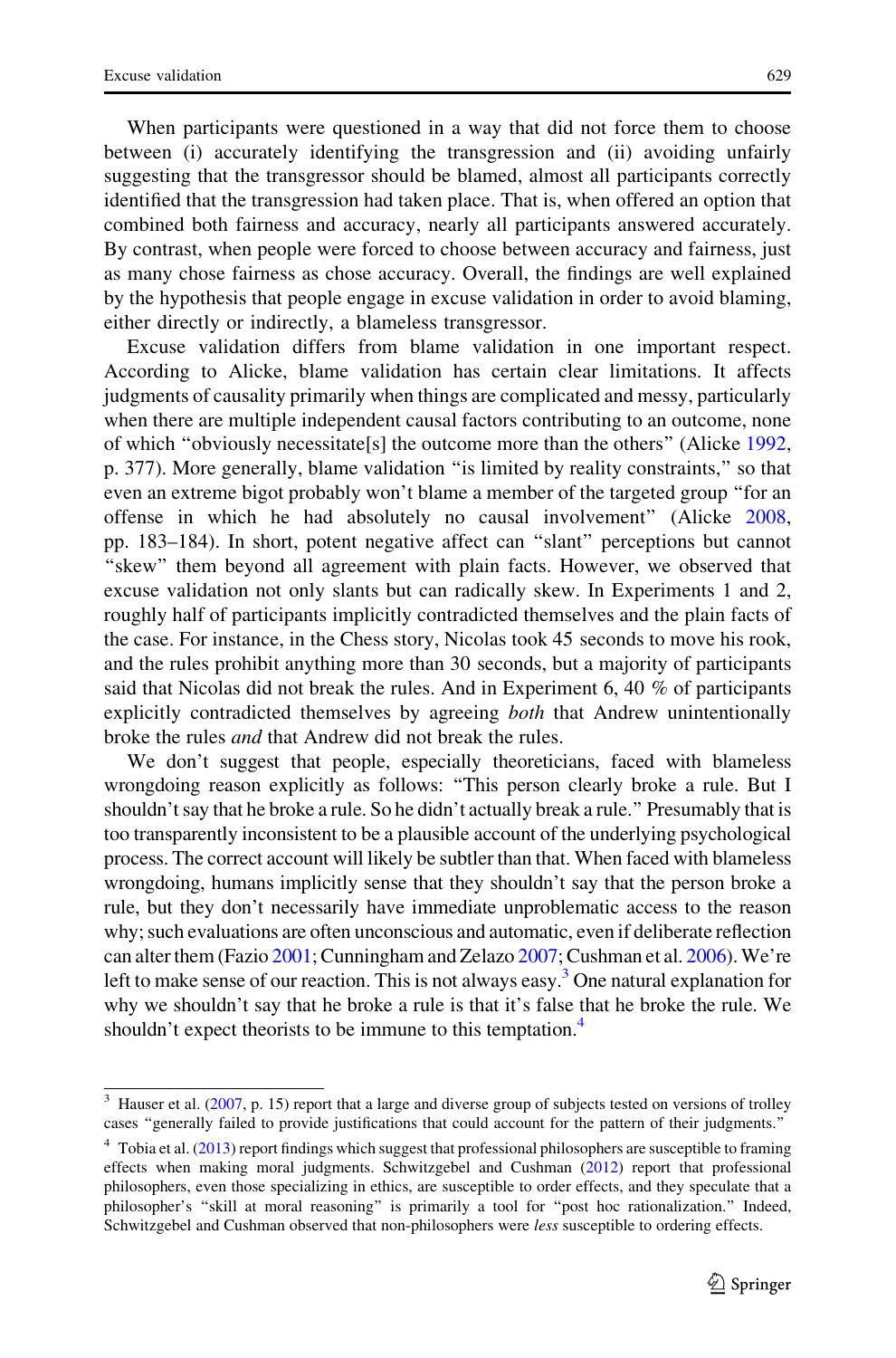<span id="page-15-0"></span>Despite how illogical excuse validation can initially seem, it makes sense that we would be disposed to engage in excuse validation, both from the perspective of individual assessors and as a matter of punitive convention. Consider these in turn. First, criticism and blame aren't taken lightly. Unwarranted criticism can hurt. Even the perception of unwarranted criticism or too strong a tendency toward being ''judgmental'' can damage relationships. Better to avoid the appearance of unwarranted criticism than to state the truth and suffer negative repercussions.

Second, criticism and blame are mild forms of punishment. Punishment is one main way that normative systems are maintained and punitive sentiments are a deep feature of human psychology (Sripada [2005](#page-19-0)). But policing a norm through punishment can be costly to the enforcer. This creates an incentive to opt out of enforcement, which in turn creates a need for ''punishment stabilization mechanisms'' that disincentivize opting out (Boyd and Richerson [1992](#page-18-0)). But if the transgressor's heart is in the right place—that is, if she is already clearly committed to following the norm—then it might well be dysfunctional to punish. Punishing such an individual does not well serve the primary point of punitive practices, which is to provide incentive and motivate compliance. At the same time, it would be bad to encourage an overly lax attitude toward enforcement, since that would also be dysfunctional. Excuse validation is the perfect compromise: we omit blaming her because she ''didn't break the rules.'' One thus avoids sending the disadvantageous signal to observers that one is a bad partner, unwilling to bear one's share of the punitive burden needed to maintain social order (Gintis et al. [2001](#page-18-0)).

Acknowledgments For helpful feedback and conversations, we thank Mark Alfano, Wesley Buckwalter, Gerry Callaghan, Fiery Cushman, Michael Devitt, Mathieu Doucet, Chris Eliasmith, Ori Friedman, Joshua Knobe, Bertram Malle, David Rose, Laurie Rudman, Paul Thagard, and Angelo Turri. Thanks also to audiences at the University of Waterloo (September 2012), the 39th meeting of the Society for Philosophy and Psychology (Brown University, June 2013), and the 6th Rocky Mountain Ethics Congress (University of Colorado, Boulder, August 2013). This research was kindly supported by the Social Sciences and Humanities Research Council of Canada and an Early Researcher Award from the Ontario Ministry of Economic Development and Innovation.

#### Appendix 1: Experiments 1–5

(Baking) Brenda just entered a natural baking contest. She is in the kitchen where the contest is being held, and is starting to prepare her dish. The rules of the contest say that the only sweetener contestants are allowed to use is natural sugar, so Brenda was careful to buy only sweetener clearly labeled ''natural sugar.'' But the label on the package is wrong, because there was a mix-up at the factory: an artificial sweetener that looks just like sugar, SweeTooth, was accidentally packed in a package labeled ''natural sugar,'' without anybody noticing. Brenda isn't aware that this happened. As a result, Brenda is actually using SweeTooth.

- 1. What kind of sweetener does Brenda think she is using? [Sugar/SweeTooth]
- 2. Is it reasonable for Brenda to think that she is using that kind of sweetener? [Yes/No]
- 3. What kind of sweetener is allowed? [Sugar/SweeTooth]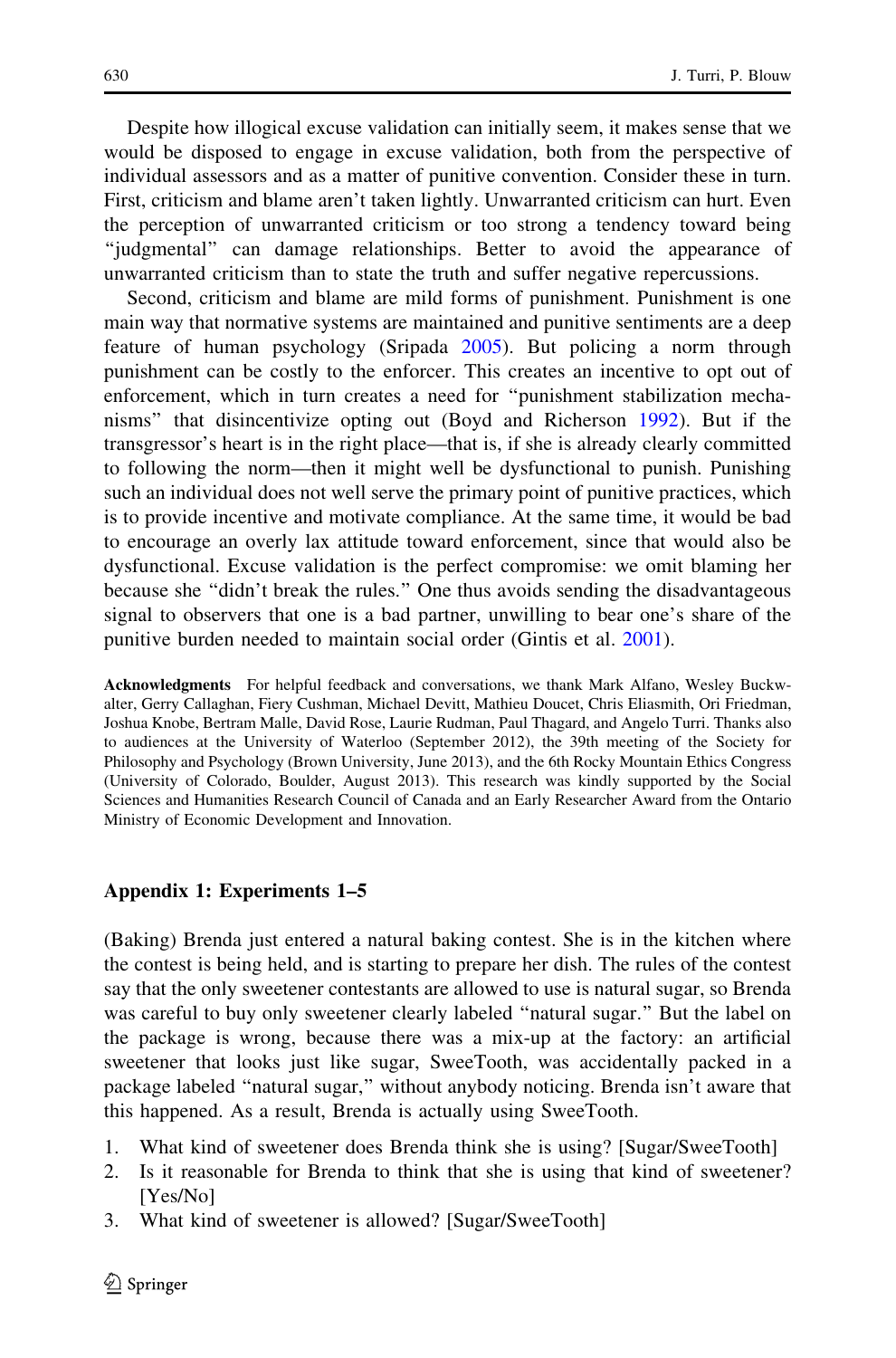- 4. What kind of sweetener is Brenda using? [Sugar/SweeTooth]
- 5. Should Brenda be criticized for using that sweetener? [Yes/No]
- 6. Is there a sense in which it is incorrect for Brenda to use that sweetener? [Yes/ N<sub>o</sub>l

(Farming) Ori just entered the organic farming business. Today Ori received a letter from the agriculture department explaining the rules for organic farming. It says, ''Farmers are allowed to use the fertilizer GreenFeed, but not CleanFeed.'' But Ori's neighbour Carl is also an organic farmer, and he doesn't want Ori competing with him. So Carl sabotaged Ori by intercepting Ori's letter and changing the text. The actual official organic farming rules say, ''Farmers are allowed to use the fertilizer CleanFeed, but not GreenFeed.'' Ori isn't aware that Carl did this. As a result, Ori fertilizes his crops with GreenFeed.

- 1. What kind of fertilizer does Ori think is allowed? [Green-Feed/CleanFeed]
- 2. Is it reasonable for Ori to think that? [Yes/No]
- 3. What kind of fertilizer is allowed? [CleanFeed/GreenFeed]
- 4. What kind of fertilizer does Ori use? [GreenFeed/CleanFeed]
- 5. Should Ori be criticized for using that fertilizer? [Yes/No]
- 6. Is there a sense in which it is incorrect for Ori to use that fertilizer? [Yes/No]

(Asserting) Recently Robert started collecting coins. Today Robert made a purchase for an 1804 US silver dollar at a local coin shop, and put the coin in a display in his dining room. He is having dinner guests over tonight, and he plans to tell them about his new acquisition. But the coin dealer cheated Robert: the coin Robert purchased is actually a 1904 US silver dollar that has been tampered with so that it looks like it says '1804' on it. Robert isn't aware that the dealer did this. As a result, Robert tells his guests, ''There is an 1804 US silver dollar in this display.''

- 1. What kind of coin does Robert think is in the display? [1804/1904]
- 2. Is it reasonable for Robert to think that? [Yes/No]
- 3. Robert tells his guests that a \_\_\_\_\_\_\_ coin is in the display. [1804/1904]
- 4. Robert's statement to his guests is \_\_\_\_\_\_. [False/True]
- 5. Should Robert be criticized for making that statement? [Yes/No]
- 6. Is there a sense in which it is incorrect for Robert to make that statement? [Yes/ No]

(Driving) Doreen just had her car serviced and is driving home from the mechanic's shop. She wants to get home without unnecessary delay, but she does not want to break any traffic laws. The traffic law sets the speed limit at 55 miles per hour, so she looks down to see how fast she is going. The speedometer says that she is going 55 miles per hour. But the mechanic intentionally tampered with a setting on the speedometer, so that it often cannot correctly measure the car's speed. Doreen isn't aware that the mechanic did that. As a result, Doreen is actually driving 60 miles per hour.

- 1. How fast does Doreen think she is driving? [50/55/60] mph
- 2. Is it reasonable for Doreen to think that she is driving that fast? [Yes/No]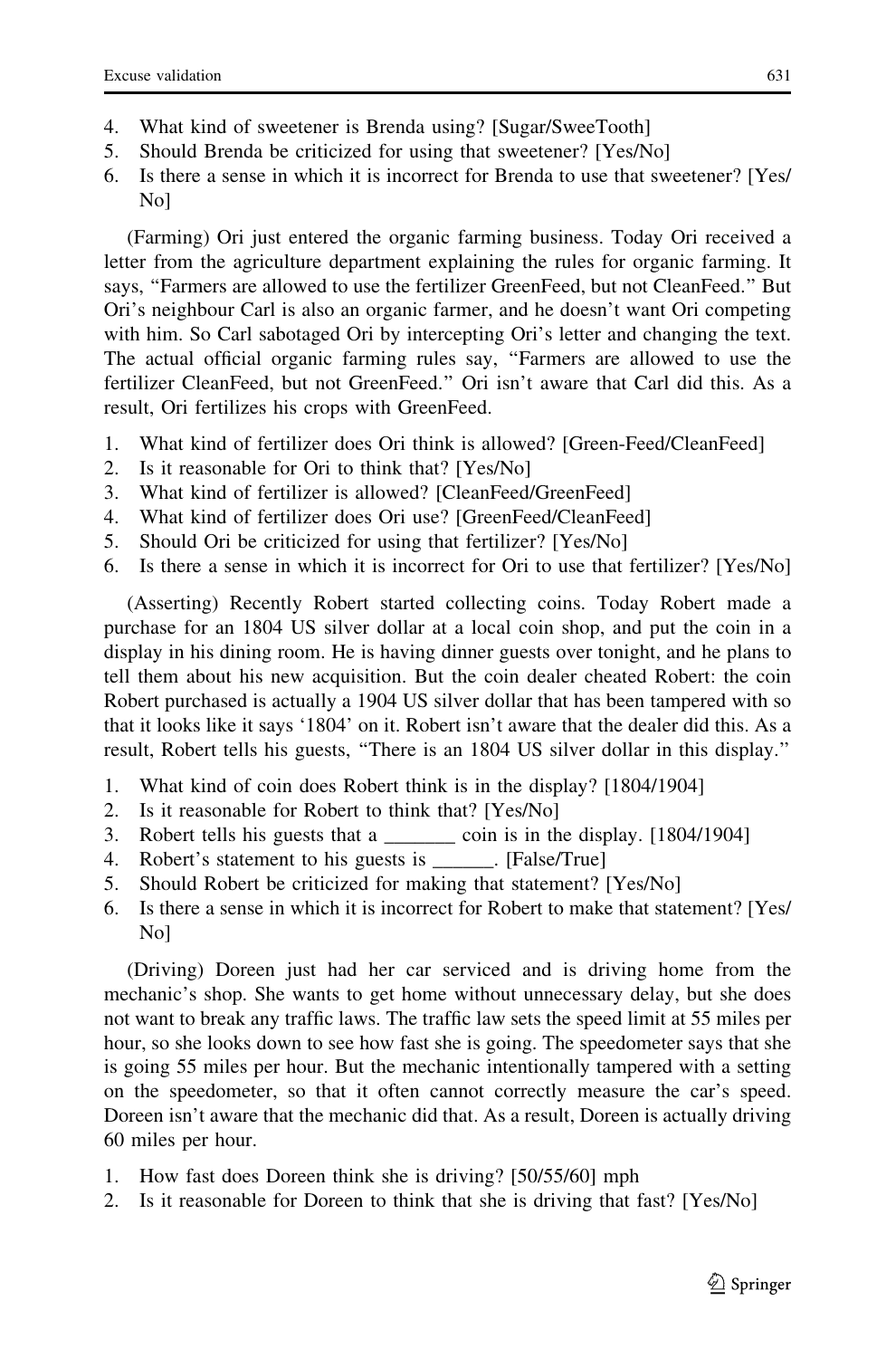- <span id="page-17-0"></span>3. What is the speed limit? [55/60] mph
- 4. How fast is Doreen driving? [60/55] mph
- 5. Should Doreen be criticized for driving that speed? [Yes/No]
- 6. Is there a sense in which it is incorrect for Doreen to drive that speed? [Yes/No]

(Chess) Nicolas just accepted an invitation to participate in a special chess tournament. The invitation explains the tournament's special rule, known as ''the rook rule.'' The invitation says, ''A player is not allowed to take more than 60 seconds when moving the rook.'' But Nicolas's fierce competitor, Vladimir, is also in the tournament and wants to sabotage Nicolas. Vladimir intercepted Nicolas's invitation and tricked him by changing the text. The actual official rook rule says: ''A player is not allowed to take more than 30 seconds when moving the rook.'' Nicolas isn't aware that Vladimir did this. As a result, during the first match, Nicolas takes 45 seconds to move the rook.

- 1. How much time does Nicolas think the rook rule allows? [60/30 seconds]
- 2. Is Nicolas's belief about the rook rule reasonable? [Yes/No]
- 3. How much time does the rook rule actually allow? [60/30 seconds]
- 4. How much time does Nicolas take to move his rook? [45/30 seconds]
- 5. Should Nicolas be criticized for taking that much time? [Yes/No]
- 6. Is there a sense in which it is incorrect for Nicolas to take that much time? [Yes/ No]

# Appendix 2: Experiments 6–7

(Vessel: Significant/Insignificant Harm) Andrew is a technician on a [military/ commercial] vessel. When the vessel performs certain exercises, he is expected to notify [nearby adversaries/corporate headquarters] by sending certain signals, as detailed in the vessel's rule manual. If the vessel performs an exercise without sending the right signal, the consequences [could/will] be [significant/insignificant]: [it could be interpreted as an act of war/headquarters will have to update its database manually].  $\P^5$  Today the vessel's captain orders the crew to perform exercise Omega, which they had never done before. Andrew consults the copy of the vessel's rule manual that he was given, and it says, ''If the vessel performs exercise Omega, send signal N001.'' But Andrew's copy of the manual contains a misprint. The actual official rule says, ''If the vessel performs exercise Omega, send signal M100.'' Andrew isn't aware of the misprint. As a result, Andrew sends signal N001. } Soon after the vessel finishes its exercise, headquarters updates its database manually. [The captain approaches Andrew and says, ''You broke the rules [unintentionally]."]

- 1. The rules officially require Andrew to send signal \_\_\_\_\_. [M100/N001]
- 2. Andrew sent signal \_\_\_\_\_. [N001/M100]

<sup>5</sup> Indicates paragraph break on the participant's screen.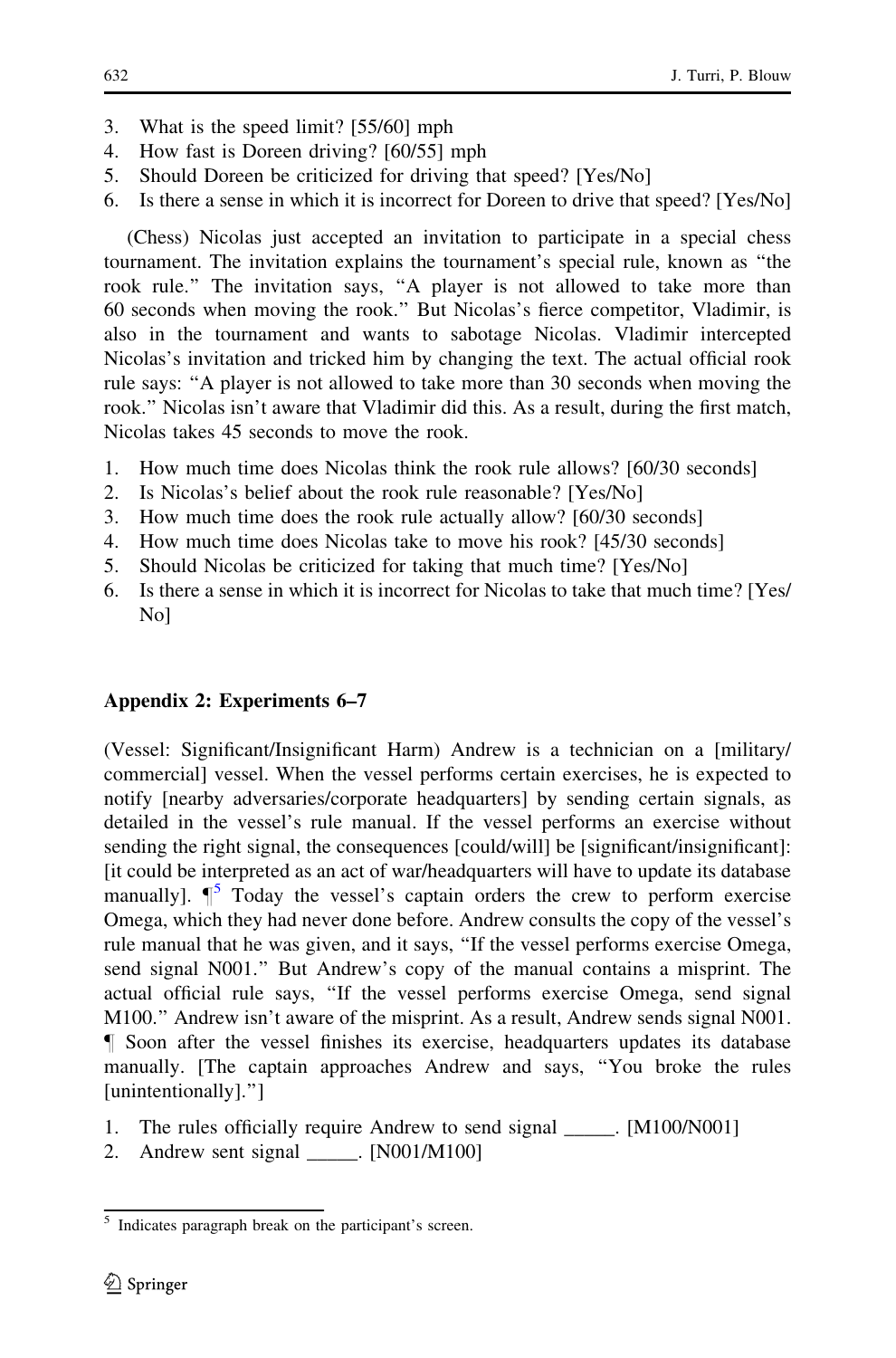- <span id="page-18-0"></span>3. Did Andrew break the rules [unintentionally]? [Y/N]
- $\gg$  page break  $\ll$  (the following two questions were also presented in Experiment 6)
- 4. Did Andrew unintentionally break the rules? [Y/N]
- 5. Should Andrew be criticized for breaking the rules? [Y/N]

#### References

- Alicke, M. D. (1992). Culpable causation. Journal of Personality and Social Psychology, 63(3), 368–378.
- Alicke, M. D. (2000). Culpable control and the psychology of blame. Psychological Bulletin, 126(4), 556. doi[:10.1037/0033-2909.126.4.556.](http://dx.doi.org/10.1037/0033-2909.126.4.556)
- Alicke, M. D. (2008). Blaming badly. Journal of Cognition and Culture, 8(1), 179–186.
- Alicke, M., & Rose, D. (2010). Culpable control or moral concepts? Behavioral and Brain Sciences, 33(04), 330–331. doi:[10.1017/S0140525X10001664.](http://dx.doi.org/10.1017/S0140525X10001664)
- Aristotle. (350 BCE/1941). Nichomachean ethics (W. D. Ross, Trans., R. McKeon, Ed.).
- Austin, J. L. (1956). A plea for excuses. Proceedings of the Aristotelian Society, 57, 1–30.
- Benton, M. A. (2012). Knowledge norms: Assertion, belief, and action. New Brunswick: Rutgers University.
- Botterell, A. (2009). A primer on the distinction between justification and excuse. Philosophy Compass, 4(1), 172–196. doi:[10.1111/j.1747-9991.2008.00200.x](http://dx.doi.org/10.1111/j.1747-9991.2008.00200.x).
- Boyd, R., & Richerson, P. J. (1992). Punishment allows the evolution of cooperation (or anything else) in sizable groups. Ethology and Sociobiology, 13, 171–195.
- Brandt, R. B. (1969). A utilitarian theory of excuses. The Philosophical Review, 78(3), 337–361.
- Buckwalter, W., & Turri, J. (2013). Telling, showing and knowing: a unified theory of pedagogical norms. Analysis,. doi:[10.1093/analys/ant092.](http://dx.doi.org/10.1093/analys/ant092)
- Cunningham, W. A., & Zelazo, P. D. (2007). Attitudes and evaluations: A social cognitive neuroscience perspective. Trends in Cognitive Sciences, 11(3), 97–104. doi[:10.1016/j.tics.2006.12.005](http://dx.doi.org/10.1016/j.tics.2006.12.005).
- Cushman, F. (2008). Crime and punishment: Distinguishing the roles of causal and intentional analyses in moral judgment. Cognition, 108(2), 353–380. doi[:10.1016/j.cognition.2008.03.006](http://dx.doi.org/10.1016/j.cognition.2008.03.006).
- Cushman, F., Young, L., & Hauser, M. (2006). The role of conscious reasoning and intuition in moral judgment testing three principles of harm. Psychological Science, 17(12), 1082–1089.
- Daniels, N. (1979). Wide reflective equilibrium and theory acceptance in ethics. The Journal of Philosophy, 76(5), 256–282.
- Douven, I. (2006). Assertion, knowledge, and rational credibility. *Philosophical Review*, 115(4), 449–485. doi:[10.1215/00318108-2006-010.](http://dx.doi.org/10.1215/00318108-2006-010)
- Edmondson, A. C. (2004). Learning from mistakes is easier said than done: Group and organizational influences on the detection and correction of human error. Journal of Applied Behavioral Science, 40(1), 66–90. doi:[10.1177/0021886304263849](http://dx.doi.org/10.1177/0021886304263849).
- Fast, N. J., & Tiedens, L. Z. (2010). Blame contagion: The automatic transmission of self-serving attributions. Journal of Experimental Social Psychology, 46(1), 97–106. doi[:10.1016/j.jesp.2009.10.](http://dx.doi.org/10.1016/j.jesp.2009.10.007) [007.](http://dx.doi.org/10.1016/j.jesp.2009.10.007)
- Fazio, R. H. (2001). On the automatic activation of associated evaluations: An overview. Cognition and Emotion, 15(2), 115–141.
- Feinberg, J. (1970). Doing and deserving: Essays in the theory of responsibility. Princeton: Princeton University Press.
- Gintis, H., Smith, E. A., & Bowles, S. (2001). Costly signaling and cooperation. Journal of Theoretical Biology, 213(1), 103–119. doi[:10.1006/jtbi.2001.2406.](http://dx.doi.org/10.1006/jtbi.2001.2406)
- Goodman, N. (1955). Fact, fiction, and forecast. Cambridge, Mass: Harvard University Press.
- Gray, K., & Wegner, D. M. (2011). To escape blame, don't be a hero—be a victim. Journal of Experimental Social Psychology, 47(2), 516–519. doi[:10.1016/j.jesp.2010.12.012](http://dx.doi.org/10.1016/j.jesp.2010.12.012).
- Grice, H. P. H. (1989). Studies in the way of words. Cambridge: Harvard University Press.
- Guglielmo, S., & Malle, B. F. (2010). Can unintended side effects be intentional? Resolving a controversy over intentionality and morality. Personality and Social Psychology Bulletin, 36(12), 1635–1647. doi[:10.1177/0146167210386733](http://dx.doi.org/10.1177/0146167210386733).